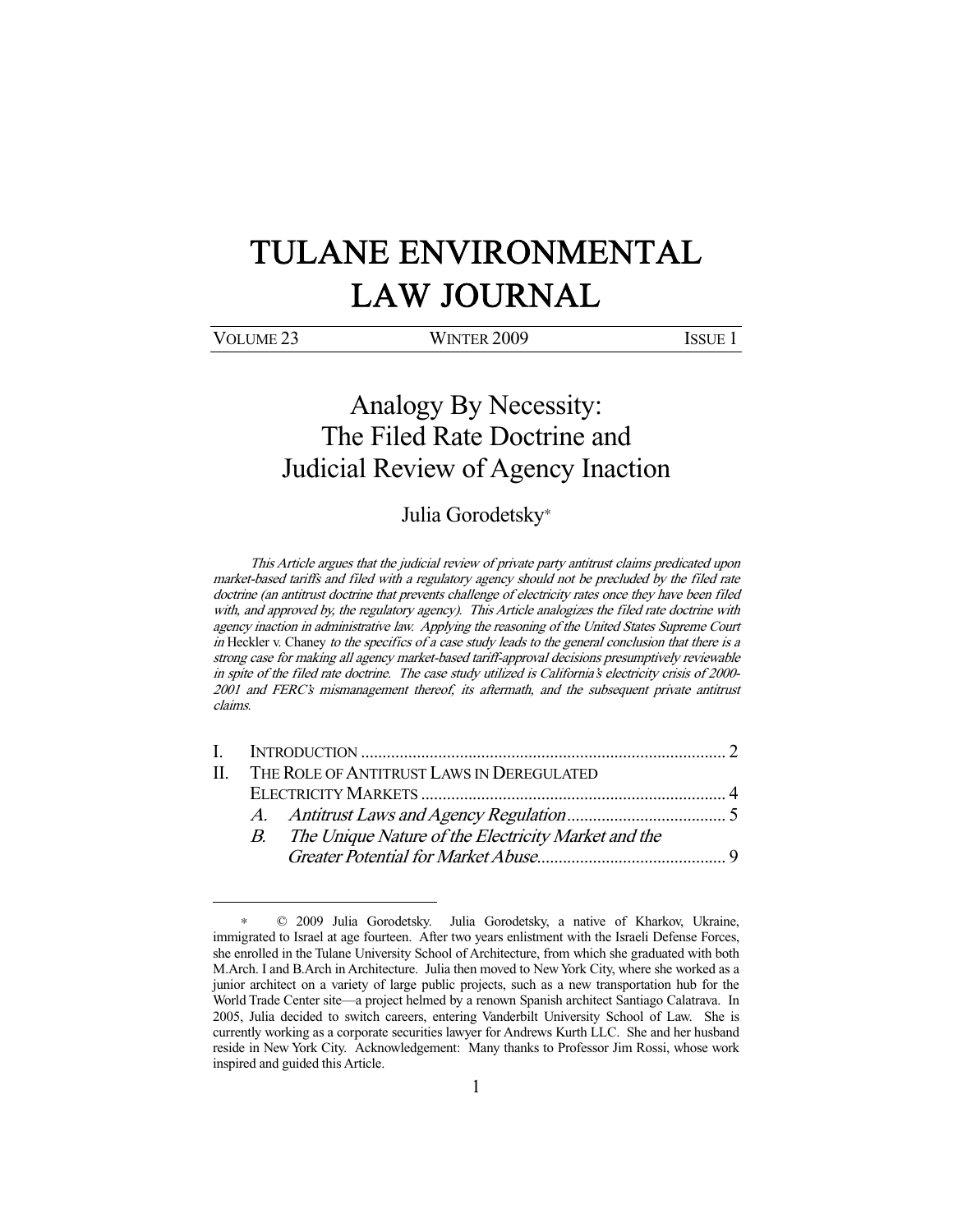| III. THE ORIGINS OF THE FILED RATE DOCTRINE AND ITS |  |                                                                                                              |
|-----------------------------------------------------|--|--------------------------------------------------------------------------------------------------------------|
|                                                     |  |                                                                                                              |
|                                                     |  |                                                                                                              |
| V. APPLYING HECKLERTO THE FILED RATE DOCTRINE  16   |  |                                                                                                              |
|                                                     |  |                                                                                                              |
|                                                     |  |                                                                                                              |
|                                                     |  |                                                                                                              |
|                                                     |  |                                                                                                              |
|                                                     |  |                                                                                                              |
|                                                     |  |                                                                                                              |
|                                                     |  |                                                                                                              |
|                                                     |  | IV. THE THEORY OF NONREVIEWABILITY AND HECKLER 13<br>A. Introduction to the California Electricity Crisis 16 |

#### I. INTRODUCTION

 This Article argues that judicial review of private party antitrust claims, predicated upon market-based tariffs and filed with a regulatory agency, is not precluded by the filed rate doctrine. The scope of this study is limited to the electricity market. In order to argue in favor of judicial reviewability of private conduct under antitrust laws, this Article analogizes the filed rate doctrine with agency inaction in administrative law, which is governed by the doctrine of nonreviewability. In *Heckler v.* Cheney, the United States Supreme Court gave policy reasons for its conclusion that agency inaction was unreviewable.<sup>1</sup> I will apply the reasoning offered by the Court in *Heckler* to the specifics of a case study and conclude that agency market-based tariff-approval decisions should be reviewable. The case study is California's electricity crisis of 2000- 2001. In particular, the examination will concentrate on the Federal Energy Regulatory Commission's (FERC) poor handling of the crisis, its aftermath, and the antitrust claims that followed.

 The presumption of reviewability shifts the burden to the agency to show that its approval of a marked-based rate was not arbitrary. Courts should subject an agency's decision to the arbitrary and capricious standard of review. This standard would require agencies to give explanations and standards. If the agency fails to show that the tariff-related decision was not arbitrary, courts should refuse to apply the filed rate doctrine and should subject the claim to the operation of antitrust laws. Courts should not, however, determine which tariff would best serve the interests of the properly functioning deregulated electricity markets.

 <sup>1.</sup> Heckler v. Chaney, 470 U.S. 821, 831-32 (1985).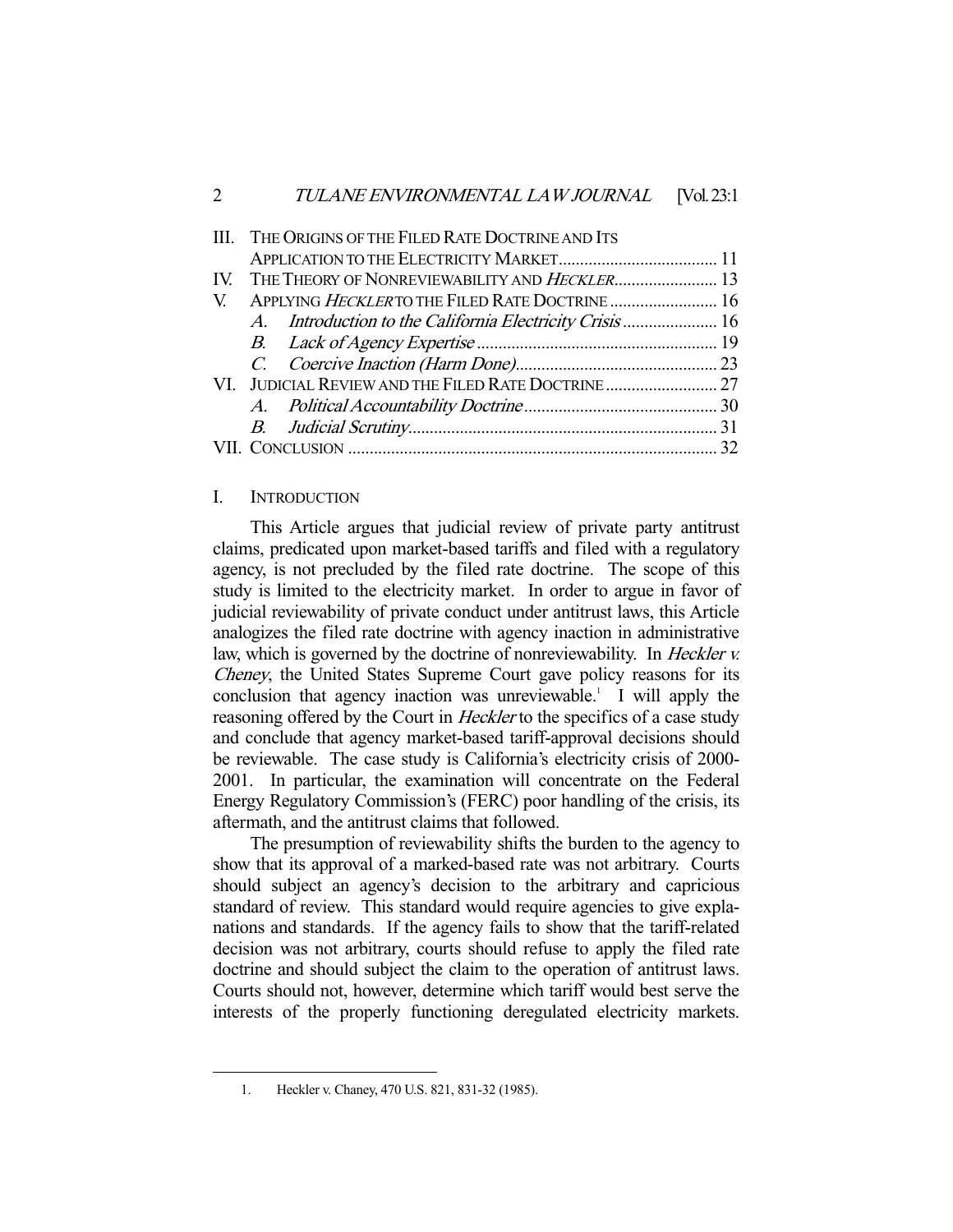Such determinations are best left to the legislature or the agency because antitrust law and agency regulation are complementary to each other.

 Part II describes the advantages of private antitrust claims enforcement and the unique characteristics of the electricity market, due to its particular susceptibility to market power abuse and price manipulation by individual utilities. I argue that if the filed rate doctrine is abolished, the electricity market should be subject to the joint operation of antitrust laws and agency regulation.

 Part III explores the concept of the filed rate doctrine, its origins and current applications in regulated and competitive markets. Historically, the filed rate doctrine evolved to prevent price discrimination stemming from monopoly power, by entrusting the regulatory agency with exclusive authority to monitor and approve the rates charged by public utilities.<sup>2</sup> The approved rates became immune from modification by the utilities and the courts alike.<sup>3</sup>

 Although the doctrine's original purpose was consumer protection, this was gradually perverted into protection of privately owned utilities from antitrust claims if such utilities had previously submitted their rates for regulatory agency approval. The shielding of utilities from antitrust prosecution became particularly problematic in a context of market deregulation, following the shift from cost-of-services to market-based rates. The filed rate doctrine is harmful to the newly competitive markets because it exposes consumers to potential market abuse by privately owned utilities.

 Part IV argues against the continuing application of the filed rate doctrine in the context of deregulated electricity markets and argues for judicial review of agency decision-making process related to the approval of filed market-based rates. Currently, such judicial review is effectively blocked by the filed rate doctrine. Under the filed rate doctrine, courts may not scrutinize whether an agency has actually reviewed the data submitted to it or has merely rubber-stamped the rate approval. This Part analogizes the filed rated doctrine to the administrative law notion of agency inaction by concentrating on Heckler v. Chaney and its discussion of judicial reviewability of agency inaction.4

 Part V develops the argument in favor of presumptive judicial review of antitrust claims predicated upon filed market-based tariffs by applying the discussion in Heckler to California's electricity crisis of 2000-2001. I will examine aspects of the discussion in Heckler, such as

<sup>2.</sup> Pac. Gas & Elec. Co. v. Lynch, 216 F. Supp. 2d 1016, 1032 (N.D. Cal. 2002).<br>3. Id. at 1033-34.

Id. at 1033-34.

 <sup>4.</sup> Heckler, 479 U.S. at 823-24.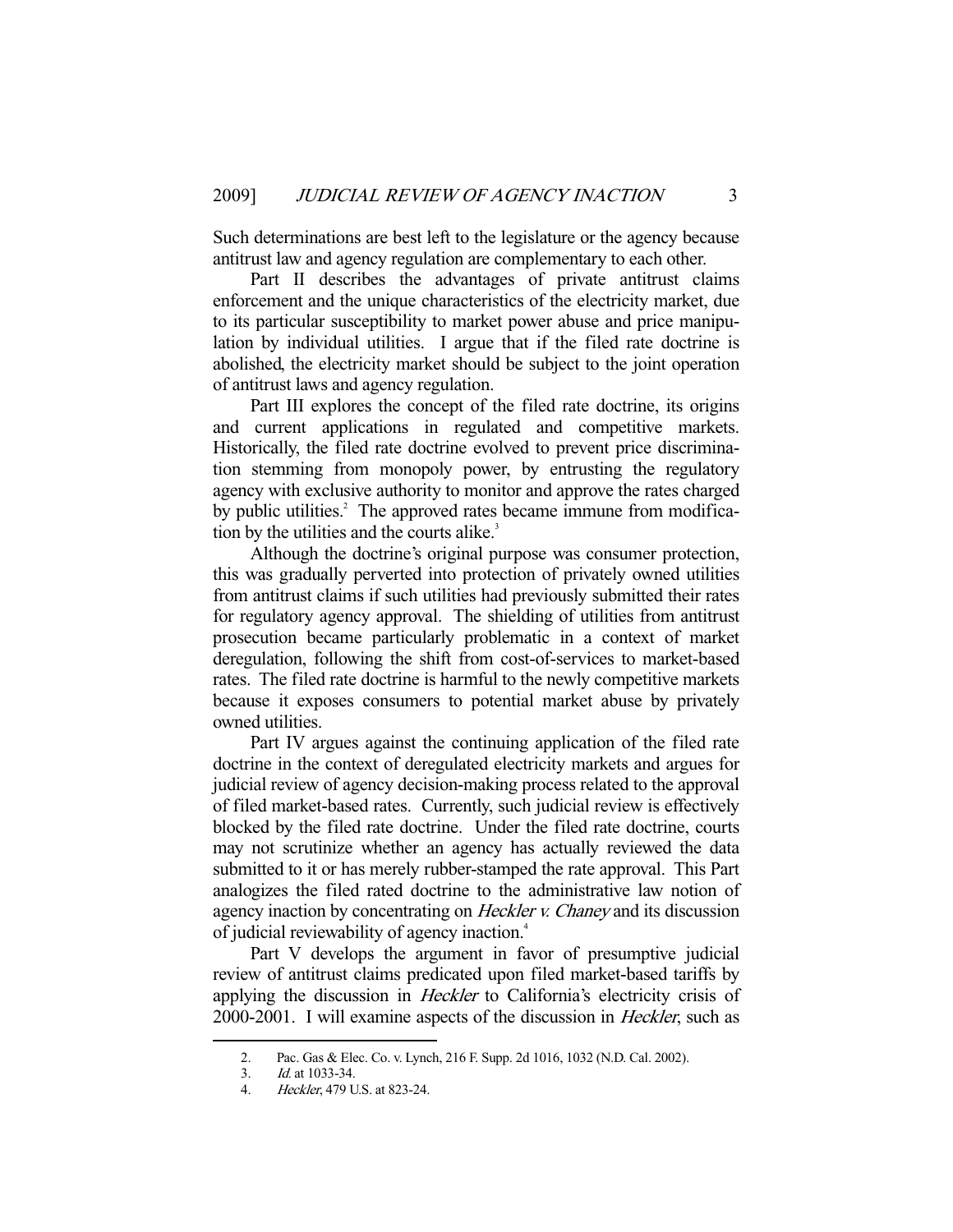the lack of institutional expertise, and apply them to specific instances of harm suffered by California energy consumers due to FERC's decision not to provide a remedy within its powers and jurisdiction. After exploring California's electricity market deregulation scheme and the reasons for its subsequent failure (which was due, in part, to market power abuse by the partially deregulated entities), I will examine FERC's poor regulatory response to the California electricity crisis and its aftermath. I will show that, by successfully applying the *Heckler* discussion to California's crisis, there is a strong case for presumptive judicial review of FERC's market-based tariff-approval decisions despite the filed rate doctrine.

 Part VI argues that the filed rate doctrine should be abolished, as its revision is an unworkable solution, and deference to the President of the United States is not a sufficient check upon the agency's decisions not to act. If the doctrine is overruled, the courts have several paths available in order to ensure that the agency's tariff-setting decisions are not arbitrary.<sup>5</sup> Arbitrariness encompasses the instances when an agency's "conclusions . . . do not follow logically from the evidence," when an agency's "rules ... give no notice of their application," or when an agency makes "distinctions that violate basic principles of equal treatment."<sup>6</sup> In other words, a lack of arbitrariness means that the agency's decisions are politically independent and procedurally consistent. To achieve that end, courts should subject an agency's market-based tariff-approval decisions to the arbitrary and capricious standard of judicial review. Under this standard, the court would force the agency to give explanations and set standards.

 If the court concludes that a claim should be subjected to the operation of antitrust laws, it should steer clear of the determination as to which prices are fair and how to correct the perceived market failures, because such determinations should be left to the legislature.

#### II. THE ROLE OF ANTITRUST LAWS IN DEREGULATED ELECTRICITY **MARKETS**

 Because the filed rate doctrine precludes judicial review of an agency's discretionary and often inadequate market-based rate-approval decisions, the doctrine hinders the effective operation of competitive deregulated markets. However, if the filed rate doctrine is abolished and

Lisa S. Bressman, Judicial Review of Agency Inaction: An Arbitrariness Approach, 79 N.Y.U. L.REV. 1657, 1687 (2004).

 <sup>6.</sup> Id. (quoting Lisa S. Bressman, Beyond Accountability: Arbitrariness and Legitimacy in the Administrative State, 78 N.Y.U. L. REV. 461, 496 (2002)).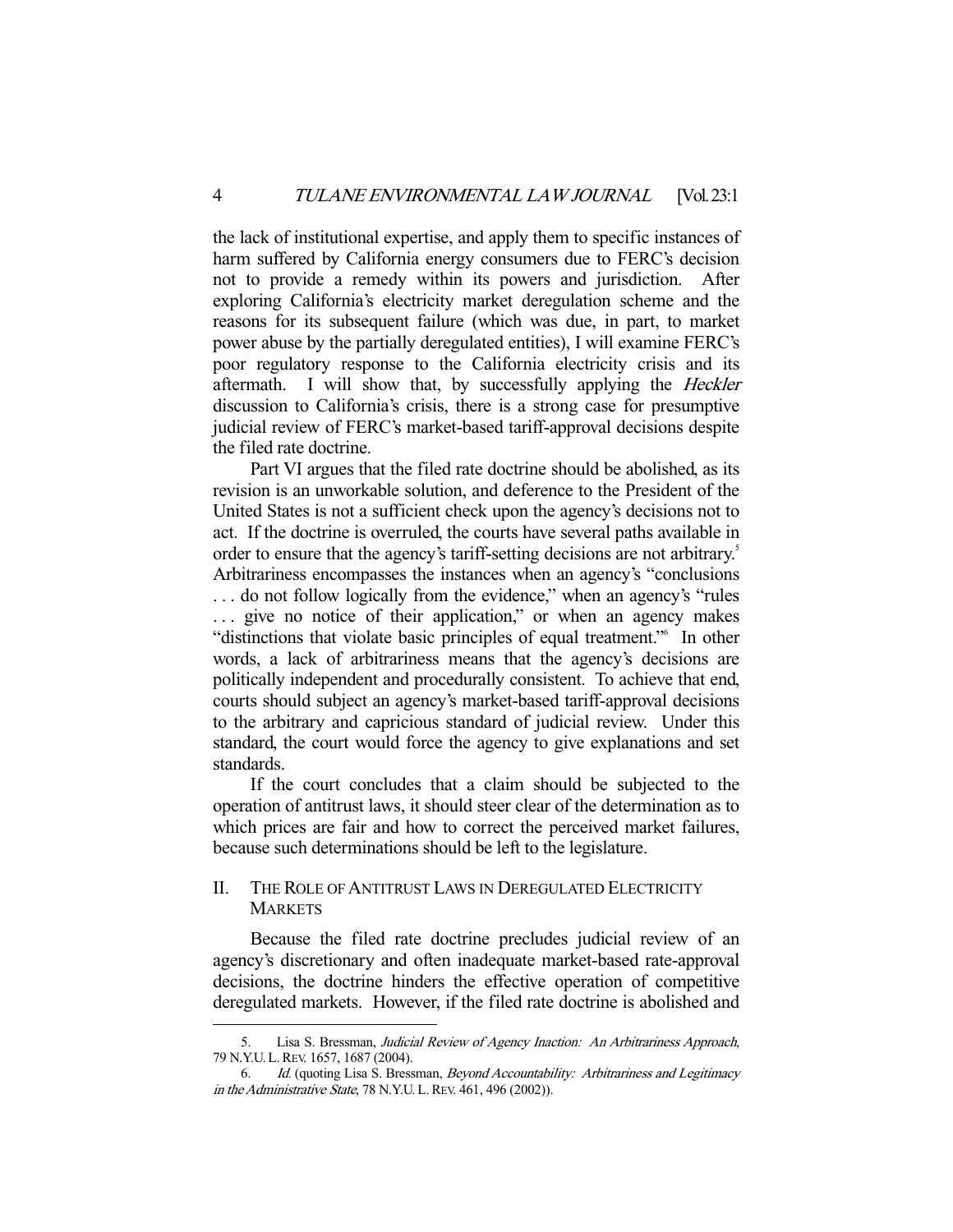the court can scrutinize antitrust claims predicated upon market-based tariffs, the role of agency regulation will not become obsolete.

 This Part describes the advantages of private antitrust claims enforcement and the unique characteristics of the electricity market. The unique nature of the electricity market structure, as well as poor suitability of antitrust laws to resolve policy concerns, calls for the continuing parallel roles for agency regulation and antitrust laws in monitoring deregulated electricity markets.

#### A. Antitrust Laws and Agency Regulation

 Antitrust laws are codified in the Sherman Act, the Clayton Act, the Robinson-Patman Act, and the Federal Trade Commission Act.<sup>7</sup> Antitrust actions can be brought by either private parties, the Department of Justice (DOJ), or the Federal Trade Commission (FTC).<sup>8</sup> The Antitrust Division of DOJ may enforce the Sherman, Clayton, and Robinson-Patman Acts "through either civil or criminal prosecution." The FTC is the "sole enforcer" of the Federal Trade Commission Act (unfair trade practices), and it also shares jurisdiction with DOJ over the civil provisions of the Clayton Act.<sup>10</sup>

 For the purposes of this Article, I will only address the potential enforcement of federal antitrust laws by private parties. Under the courtdeveloped doctrine of "primary jurisdiction," antitrust laws are preempted by the specific provision of a federal regulatory statute "when it is clear that enforcement of the antitrust laws would frustrate the specific regulatory scheme."<sup>11</sup> As discussed below, the electricity market, which is the main subject of this study, is regulated by the Federal Power Act (FPA), which delegates to FERC the exclusive authority in reviewing and approving filed rates.<sup>12</sup> Thus enforcement by either the DOJ or FTC would be contrary to the congressional scheme. However, private enforcement suits of antitrust laws are not preempted if the agency entrusted with evaluating the anticompetitive conduct is not engaged in "a full consideration of the consequences for competition," but rather

 <sup>7.</sup> Sherman Act, 15 U.S.C. §§ 1-7 (2006); Clayton Act, 15 U.S.C. §§ 12, 14-27 (2006); Robinson-Patman Act, 15 U.S.C. § 13 (2006); Federal Trade Commission Act, 15 U.S.C. §§ 41- 58 (2006).

 <sup>8. 15</sup> U.S.C. § 15.

 <sup>9.</sup> HERBERT HOVENKAMP & E. THOMAS SULLIVAN, ANTITRUST LAW, POLICY AND PROCEDURE: CASES, MATERIALS, PROBLEMS 65 (5th ed. 2003).

 <sup>10.</sup> Id.

 <sup>11.</sup> Id. at 985.

 <sup>12.</sup> Federal Power Act, 16 U.S.C. § 824e (2006).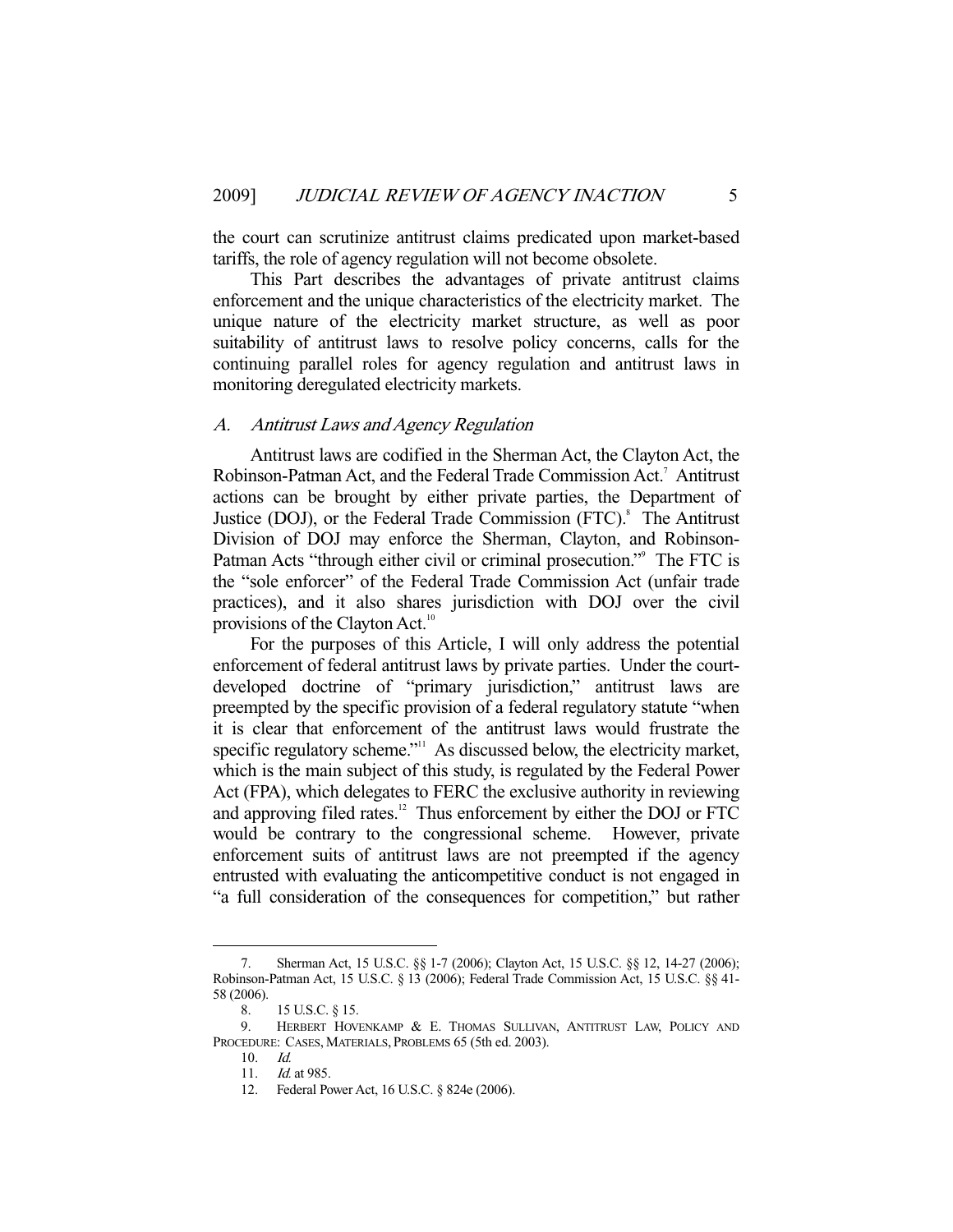engages in a "pro-forma" evaluation.<sup>13</sup> It is the argument of this Article that FERC's inadequate review of filed market-based tariffs justifies judicial review of FERC's decision in the context of the private party antitrust claims.

 The private enforcement suit is traditionally embraced by courts and is authorized by section 4 of the Clayton Act, which states that "any person . . . who has been injured in its 'business or property' by reason of an antitrust violation may sue to recover treble damages, costs of the suit, and attorney fees."<sup>14</sup> Section 4 of the Clayton Act authorizes private antitrust enforcement under "(1) sections 1, 2 and 3 of the Sherman Act,  $(2)$  section  $2(a)$ –(f) of the Clayton Act (price discrimination), (3) section 3 of the Clayton Act (exclusive dealing and tying arrangements), (4) section 7 of the Clayton Act (merger), and (5) section 8 of the Clayton Act (interlocking directorates)."<sup>15</sup> The scope of this Article is limited to antitrust laws that deal directly with prices, namely the Sherman Act sections 1 and 2, because the filed rate doctrine blocks antitrust suits predicated upon filed rates (i.e., the prices consumers pay).

 Congress created modern antitrust law by passing the Sherman Act in 1890.<sup>16</sup> The Act's purpose was to preserve "free trade and competition as fundamental components of American economic policy."<sup>17</sup> Section 1 of the Act prohibits combinations of restraints on trade, and section 2 prohibits monopolization.<sup>18</sup> Courts have attempted to interpret the Sherman Act's broad statutory language.<sup>19</sup> The Supreme Court held section 1 to apply to "unreasonable" restraints only.<sup>20</sup> The Court defined the term "restraints" as "cartelization—agreements among competitors that possess market power, formed with the intent or that have the necessary tendency to restrict the output of the cartel members."<sup>21</sup>

<sup>13.</sup> HOVENKAMP & SULLIVAN, *supra* note 9, at 985 (citing Hughes Tools Co. v. Trans World Airlines, 409 U.S. 363 (1973); PHILIP E. AREEDA & HERBERT HOVENKAMP, ANTITRUST LAW ¶¶ 226-240 (2d ed. 2001)).

 <sup>14.</sup> HOVENKAMP & SULLIVAN, supra note 9, at 70 (quoting § 4 of the Clayton Act, 15 U.S.C. § 15 (1982)).

 <sup>15.</sup> Id. at 71.

 <sup>16.</sup> Nolan Ezra Clark, Antitrust Comes Full Circle: The Return to the Cartelization Standard, 38 VAND. L. REV. 1125, 1125 (1985).

<sup>17.</sup> Liam D. Scully, Comment, Antitrust Law-Section One of the Sherman Act Extends Criminal Liability to Conduct Committed Wholly Outside of the United States—United States v. Nippon Paper Industries Co., 109 F.3d 1 (1st Cir. 1997), cert. denied, 118 S. Ct. 685 (1998), 31 SUFFOLK U.L. REV. 977, 978 (1998).

 <sup>18.</sup> Sherman Act, 15 U.S.C. §§ 1-2.

<sup>19.</sup> See Clark, *supra* note 16, at 1126-28.

 <sup>20.</sup> Id.

<sup>21.</sup> *Id.* at 1130.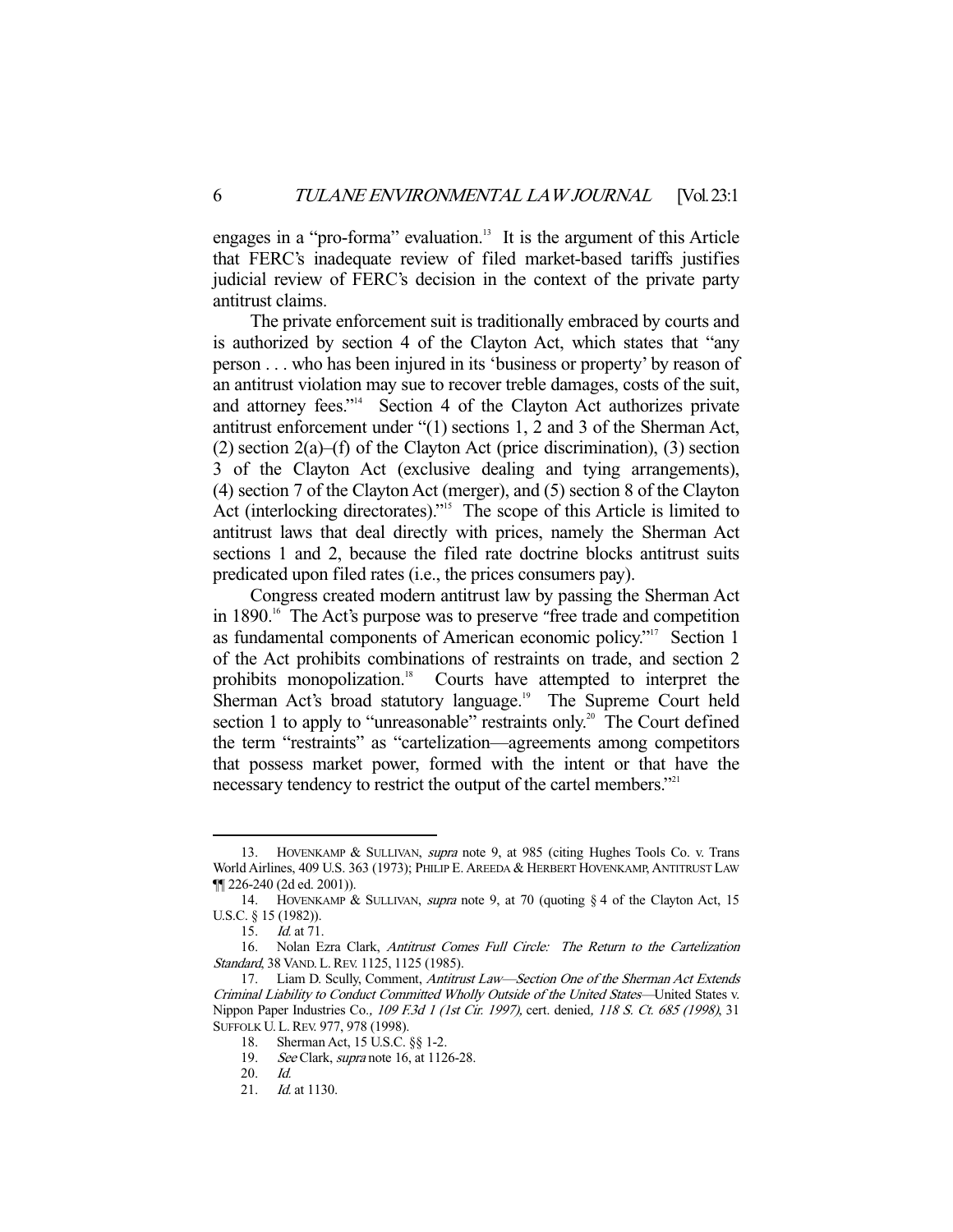Compared to the regulatory response to anticompetitive behavior, the possibility of private enforcement of antitrust laws confers the advantages of both deterrence and considerable financial incentives for the successful plaintiff.<sup>22</sup> Further, antitrust laws have the power to provide prospective and retroactive remedy to the injured parties, unlike a regulatory agency, which is limited by its legislative authority.<sup>23</sup>

 Although there is a valid argument that antitrust law is capable of policing the competitive market on its own, antitrust laws and agency regulation should not be "viewed as competing methods for correcting market failures."<sup>24</sup> Those two reinforce each other, because neither alone is a panacea for market power abuse in the deregulated public utility markets.<sup>25</sup> Actually, deregulated markets are often highly regulated.<sup>26</sup> Deregulated markets in general, and the electricity market in particular, require both proper regulatory systems and application of antitrust laws in order to reach anticompetitive behavior, which neither one is capable of reaching on its own.<sup>27</sup>

Thus, antitrust law and regulation complement each other.<sup>28</sup> Their relationship is inverse: when the government controls price and output by means of regulation, antitrust laws become less relevant.<sup>29</sup> Likewise, when the government moves towards deregulation, antitrust laws start to become more relevant as they perform the function of overseeing nowunleashed market forces.<sup>30</sup> Thus, the increased role of antitrust is a "natural result of deregulation."<sup>31</sup>

 Further, antitrust laws are effective only after the fully functioning regulatory scheme of the new and properly functional competitive market has been established.<sup>32</sup> When the utilities market is at the beginning of deregulation, the uncertainty as to its function hinders the efficient application of antitrust law.<sup>33</sup> Once deregulation has taken place and the

<sup>22.</sup> Clayton Act § 4, 15 U.S.C. § 15 (2006) (treble damages).<br>23. Robert B. Martin, III, *Sherman Shorts Out: The Dimm* 

Robert B. Martin, III, Sherman Shorts Out: The Dimming of Antitrust Enforcement in the California Electricity Crisis, 55 HASTINGS L.J. 271, 300 (2003).

<sup>24.</sup> Darren Bush & Carrie Mayne, In (Reluctant) Defense of Enron: Why Bad Regulation Is To Blame for California's Power Woes, 83 Or. L. REV. 207, 208 (2004).

 <sup>25.</sup> See id. (discussing antitrust law as an alternative to regulation in deregulated markets).

 <sup>26.</sup> Id. at 209.

 <sup>27.</sup> Id. at 284.

<sup>28.</sup> Herbert Hovenkamp, Antitrust and the Regulatory Enterprise, 2004 COLUM. BUS. L. REV. 335, 336.

<sup>29.</sup> *Id.* at 341.

 <sup>30.</sup> Id.

 <sup>31.</sup> Id.

 <sup>32.</sup> Bush & Mayne, supra note 24, at 209.

<sup>33.</sup> *Id.* at 209-10.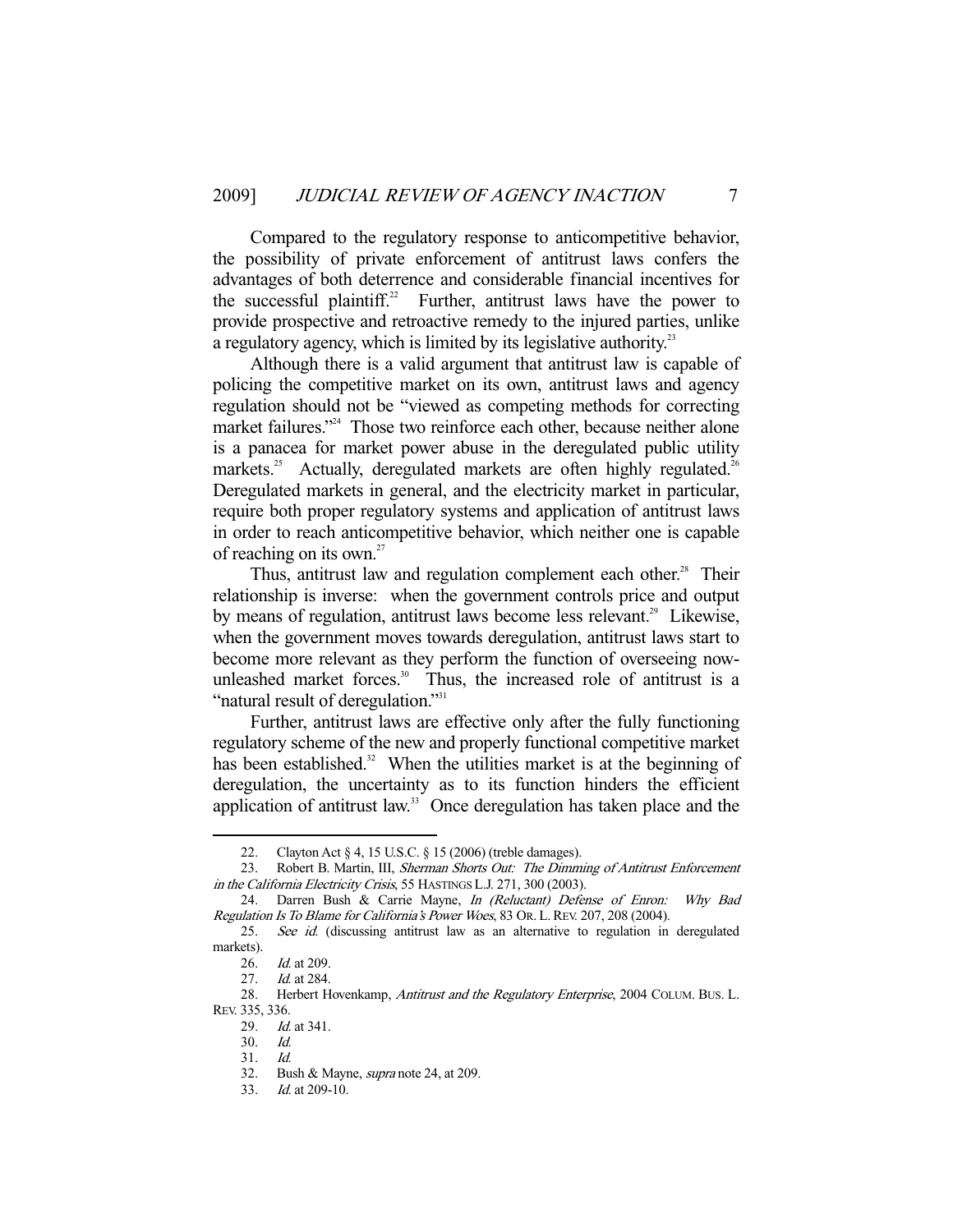market becomes subject to competitive market forces, antitrust law assumes an increased role in policing the market.<sup>34</sup>

 There are several valid justifications for the continued role of agency regulation in parallel with the operation of antitrust law in the deregulated markets.

 First, the unique nature of the electricity market, described below, requires active regulation in order to prevent market power abuses and to allow the market to function properly.<sup>35</sup>

 Second, regulation is needed to correct several "market failures," the most notable of which is the so-called "natural monopoly," which denotes an "industry in which the cost of service declines as volume increases, all the way up to the market's saturation point."36 Under this definition, electricity market is a natural monopoly. The effect of natural monopoly is such that a single firm "can realize economies of scale throughout a range of production, thus continually lowering  $cost$ . Because natural monopoly only allows for the operation of a fixed number of firms, regardless of whether the market is deregulated, regulation assumes the role of preventing anticompetitive monopolistic behavior (producing too little and charging too much). $38$ 

 Last, it is critical to understand that antitrust law is poorly suited to resolve the policy issues which deregulation necessarily entails.<sup>39</sup> The role of antitrust law is confined to remedies and deterrence, not to repairing anticompetitive harms.<sup>40</sup> Antitrust law is best suited to "preserv[e] competitive incentives that are consistent with the regulatory regime ... whatever the regime's internal merits."<sup>41</sup> The role of curing market defects should be assumed by the legislature, not the courts. The courts are poorly suited to determine proper rates and prices.<sup>42</sup> Antitrust law takes the market as it is, "warts and all, and tries to prevent injuries to competition that the regulatory process leaves untended."<sup>43</sup> Antitrust law's role is most efficient where regulation stops short due to various

 <sup>34.</sup> Hovenkamp, supra note 28, at 341.

 <sup>35.</sup> Bush & Mayne, supra note 24, at 209.

 <sup>36.</sup> Hovenkamp, supra note 28, at 338.

<sup>37.</sup> Joseph P. Tomain, *The Past and Future of Electricity Regulation*, 32 ENVTL. L. 435, 445 (2002).

<sup>38.</sup> Hovenkamp, *supra* note 28, at 338-39.

 <sup>39.</sup> Id. at 342.

<sup>40.</sup> Id. at 376; see also Martin, supra note 23, at 300.

<sup>41.</sup> Hovenkamp, *supra* note 28, at 377.

 <sup>42.</sup> Id. at 342.

 <sup>43.</sup> Id.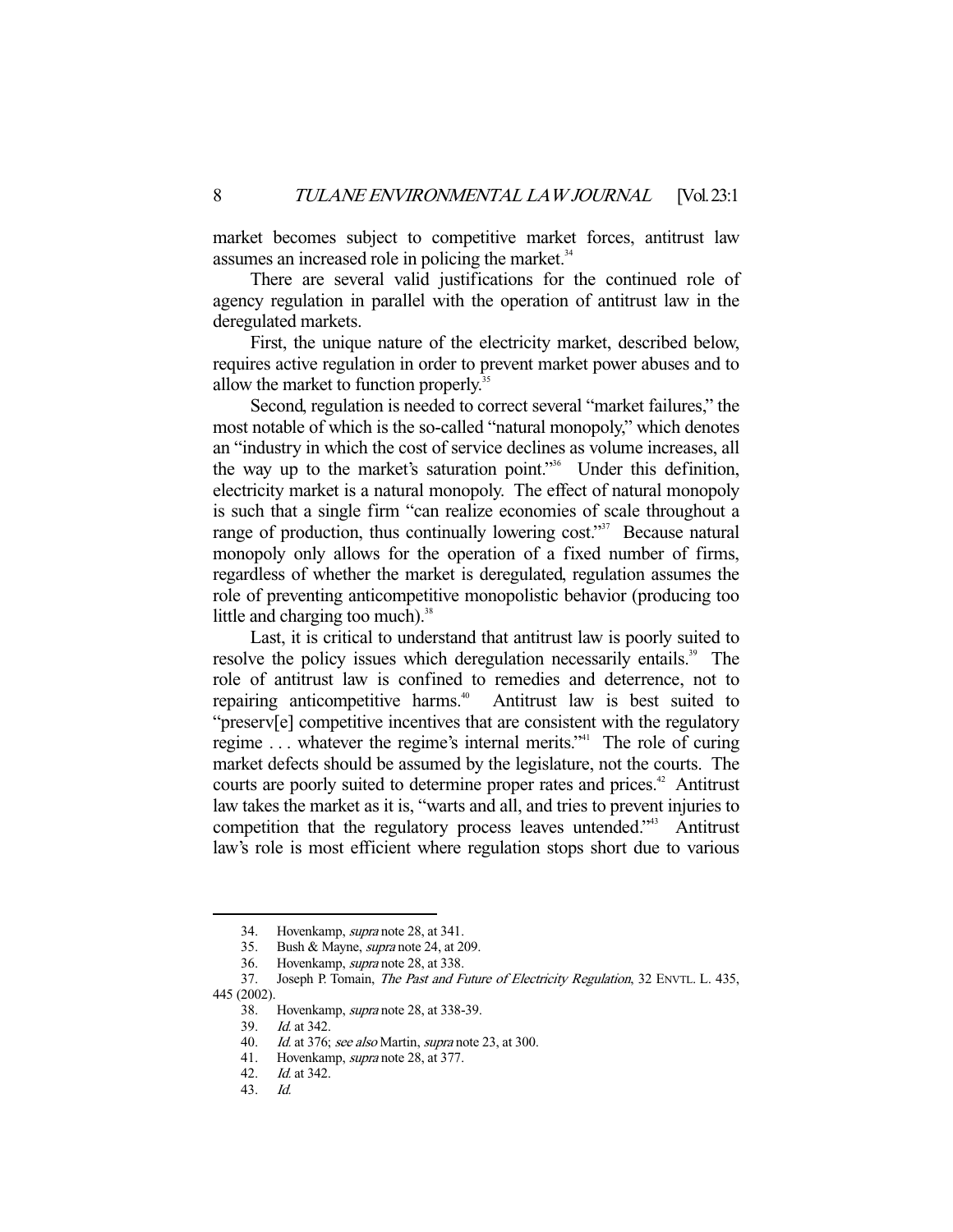impediments, such as limited legislative authority to grant retroactive compensation.<sup>44</sup>

#### B. The Unique Nature of the Electricity Market and the Greater Potential for Market Abuse

 The electricity market is different from any other competitive market in a way that makes it hard to control. This makes the electricity industry particularly prone to market power abuse by individual utilities.<sup>45</sup> The wholesale electricity market is currently under FERC's jurisdiction.<sup>46</sup> That means that private utilities are required to file their tariffs with FERC for its review and approval.<sup>47</sup> During the approval process, FERC reviews the market share of the utility in order to determine whether the utility possesses the market power necessary to manipulate the market.<sup>48</sup> Market power means the power of a single firm to drive prices upwards without losing its consumers.<sup>49</sup> In its extreme form, market power leads to monopoly.<sup>50</sup> Monopolies hurt consumers because they produce too little and charge too much.<sup>51</sup>

 Currently, FERC employs the Federal Guidelines developed by the DOJ and the FTC for nonelectricity markets as a benchmark for the critical market share under which the utility is incapable of exercising market power.<sup>52</sup> This market set by DOJ and FTC stood at twenty percent.53 What FERC does not account for is that the unique characteristics of the electricity market "directly translate into enhanced market power for generators and traders holding much smaller market shares than  $20\%$ ."<sup>54</sup> The nature of the electricity market is such that when the right conditions are met, even a utility with as little as one percent of the market share can exercise significant market power by withholding capacity and driving the prices upwards.<sup>55</sup>

 <sup>44.</sup> Id. at 341.

 <sup>45.</sup> Martin, supra note 23, at 278.

 <sup>46.</sup> Charles H. Koch Jr., Control and Governance of Transmission Organizations in the Restructured Electricity Industry, 27 FLA. ST. U. L. REV. 569, 577 (2000).

 <sup>47.</sup> Federal Power Act, 16 U.S.C. § 824d(c) (2006).

<sup>48.</sup> Timothy P. Duane, Regulation's Rationale: Learning from the California Energy Crisis, 19 YALE J. ON REG. 471, 512 (2002).

<sup>49.</sup> William M. Landes & Richard A. Posner, Market Power in Antitrust Cases, 94 HARV. L.REV. 937, 937 (1981).

 <sup>50.</sup> Id.

<sup>51.</sup> *Id.* at 954.

<sup>52.</sup> Duane, *supra* note 48, at 514.

 <sup>53.</sup> Id.

 <sup>54.</sup> Id. at 515.

 <sup>55.</sup> Id.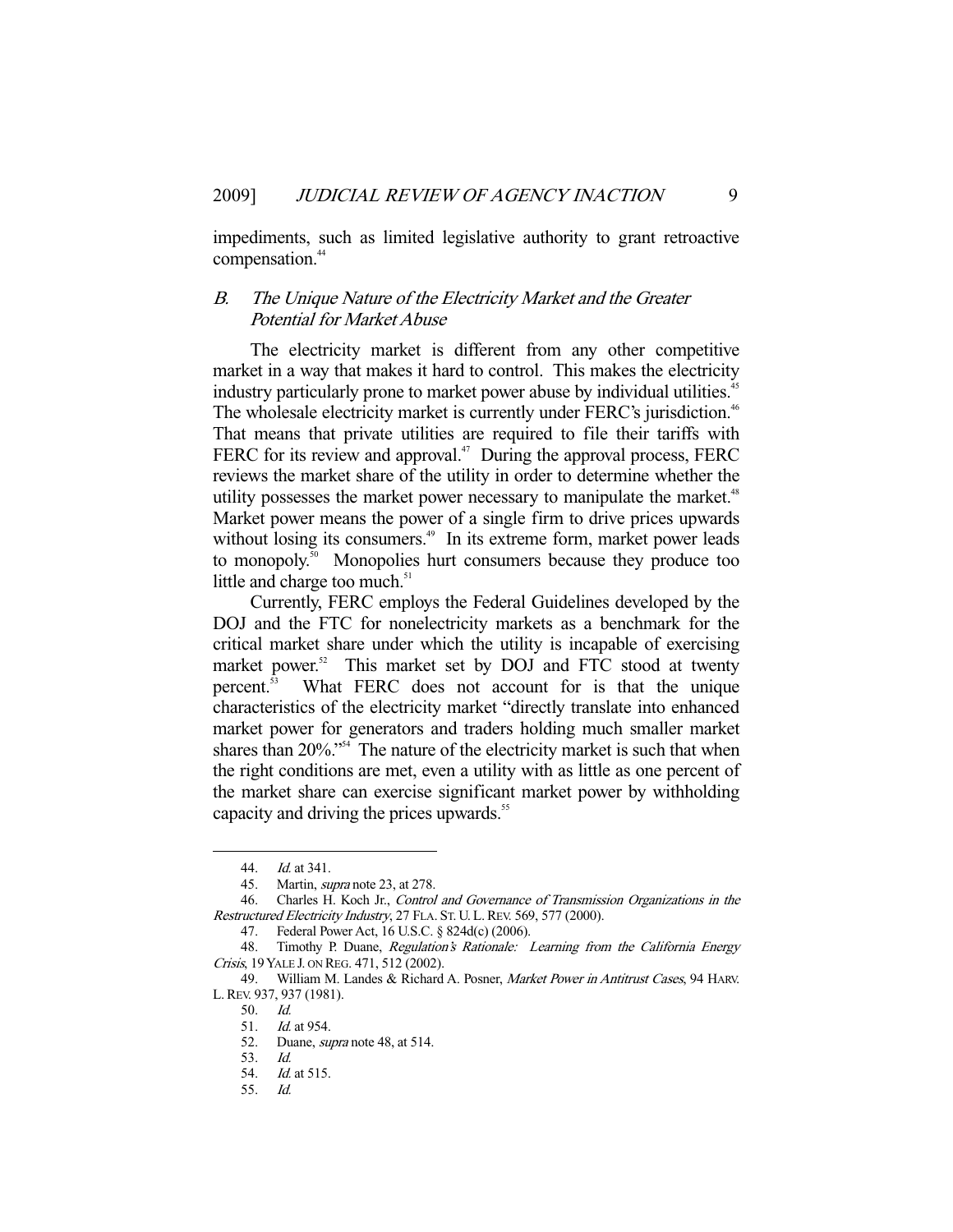The electricity market is unique in several ways. First, the demand for electricity is highly inconsistent over time.<sup>56</sup> Second, electricity cannot be stored.<sup>57</sup> That means that "[e]ach unit consumed must be produced at exactly the nanosecond it is consumed."<sup>58</sup> Thus, unless consumers are responsive in their demand for electricity, the only way to stabilize prices is to add more generators because the future capacity cannot balance out the present capacity.<sup>59</sup> The demand for electricity is fairly inelastic due to the lack of price information among consumers. $60$ Price elasticity of demand describes "the extent to which quantity demanded decreases in response to an increase in the price of a good or service."<sup>61</sup> Therefore, consumer demand does not act as a constraint upon market power because consumption will continue at the same rate regardless of the price charged. $62$  Further, the number of generating facilities is relatively fixed due to the substantial entry barriers for production of electricity.<sup>63</sup>

 Thus, varying demand for electricity and the inability to store electricity may result in tremendous price volatility in the electricity market.<sup>64</sup> Further, these characteristics open the door to potential market power abuse by making it possible for one firm to artificially inflate prices by withholding its electricity generation capacity or raising its prices with impunity.<sup>65</sup> The fact that the exercise of market power in the electricity market does not demand collusion makes the electricity market particularly vulnerable to abuse.<sup>66</sup> In case of collusion, however, the price of electricity can soar even higher.<sup>67</sup>

 Third, electricity is transmitted through an integrated transmission grid which may include several regions in the United States and Canada.<sup>68</sup> Consequently, individual states can impact the market significantly yet have very little power to control it.<sup> $69$ </sup> Further, because

<sup>56.</sup> Richard J. Pierce, Jr., How Will the California Debacle Affect Energy Deregulation?, 54 ADMIN.L.REV. 389, 395 (2002).

 <sup>57.</sup> Id.

 <sup>58.</sup> Id.

 <sup>59.</sup> Bush & Mayne, supra note 24, at 235.

 <sup>60.</sup> Id. at 236-37.

 <sup>61.</sup> Pierce, supra note 56, at 397.

 <sup>62.</sup> Id.

 <sup>63.</sup> Martin, supra note 23, at 278.

<sup>64.</sup> Pierce, *supra* note 56, at 395.<br>65. See Bush & Mayne, *supra* no

<sup>65.</sup> See Bush & Mayne, *supra* note 24, at 255-58.<br>66. Duane, *supra* note 48, at 535.<br>67. Martin, *supra* note 23, at 278.

Duane, *supra* note 48, at 535.

<sup>67.</sup> Martin, *supra* note 23, at 278.<br>68. Pierce, *supra* note 56, at 396.

Pierce, *supra* note 56, at 396.

 <sup>69.</sup> See id. (explaining California's significant market impact despite a lack of market

control).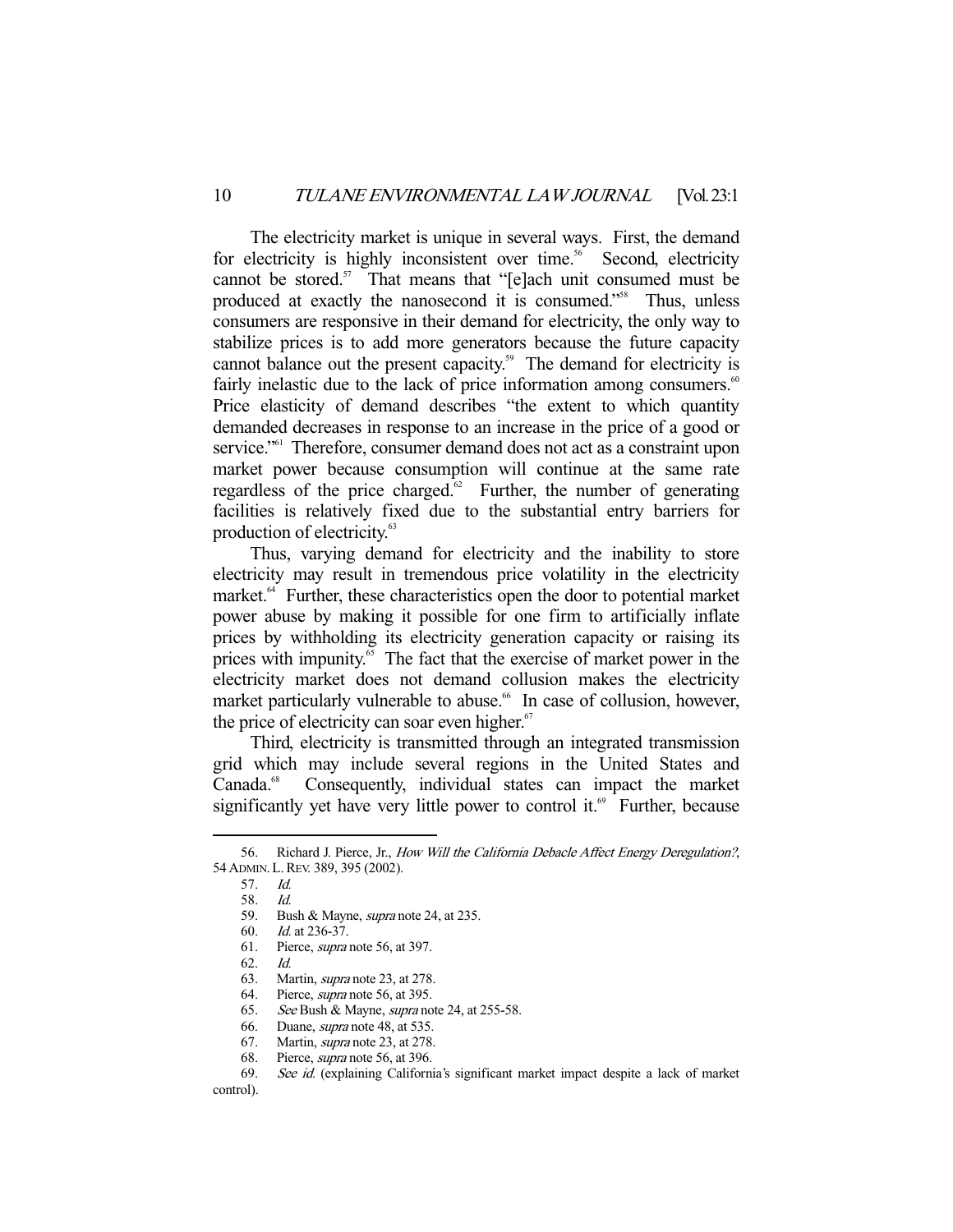electricity cannot be stored, the only way to operate the grid without causing blackouts is to balance generation and demand carefully in order to avoid surplus in the wires. $\frac{70}{2}$ 

#### III. THE ORIGINS OF THE FILED RATE DOCTRINE AND ITS APPLICATION TO THE ELECTRICITY MARKET

 Deregulation dictates abandoning the cost-of-service rates in certain markets (such as wholesale generation markets) in favor of market-based rates in order to achieve "improved efficiencies, lower costs, and ultimately lower prices for consumers."<sup>71</sup> Both full and partial industry deregulation unleash market forces, which are usually regulated by antitrust law.72 The electricity market is particularly vulnerable to market manipulation and market power abuse.<sup>73</sup> However, the courts' application of the filed rate doctrine, which shields the utilities from such claims, effectively thwarts the regulatory power of antitrust laws.<sup>74</sup>

 The filed rate doctrine first appeared as a judge-made defense in 1906, based on a statutory interpretation of the Interstate Commerce Act  $(ICA)$  of 1887 and the common law concept of contract.<sup>75</sup> However, the Supreme Court treats the doctrine as a "type of statutory precedent," which is now binding on courts and agencies alike.<sup>76</sup>

 Congress enacted the ICA as a countermeasure to price discrimination and accusations of abusive monopoly power in the interstate railroad system. $\frac{7}{1}$  The dominance of the interstate railroad system over interstate commerce gave the railroads unprecedented market power, which allowed for varied and discriminatory rate setting.<sup>78</sup> The subsequent popular discontent led to the adoption of the ICA.<sup>79</sup> The overarching principle underlying the adoption of the Act "was the notion that prices should reflect the cost of producing the services subject to such

Bush & Mayne, supra note 24, at 235 (quoting U.S. GEN. ACCOUNTING OFFICE, ENERGY MARKETS: CONCERTED ACTIONS NEEDED BY FERC TO CONFRONT CHALLENGES THAT IMPEDE EFFECTIVE OVERSIGHT 2, 19 (2002) [hereinafter GAO REPORT], available at http://www. gao.gov/new.items/d02686.pdf).

<sup>71.</sup> Martin, *supra* note 23, at 274 (quoting GAO REPORT).

<sup>72.</sup> Hovenkamp, *supra* note 28, at 341.

 <sup>73.</sup> Duane, supra note 48, at 477.

 <sup>74.</sup> In re Cal. Wholesale Elec. Antitrust Litig., 244 F. Supp. 2d 1072, 1077 (S.D. Cal. 2003).

 <sup>75.</sup> Jim Rossi, Lowering the Filed Tariff Shield: Judicial Enforcement for a Deregulatory Era, 56 VAND. L. REV. 1591, 1599, 1602 (2003) (citing N.Y., New Haven & Hartford R.R. v. Interstate Commerce Comm'n, 200 U.S. 361 (1906)).

 <sup>76.</sup> Id. at 1601-02.

 <sup>77.</sup> Pac. Gas & Elec. Co. v. Lynch, 216 F. Supp. 2d 1016, 1031 (N.D. Cal. 2002).

 <sup>78.</sup> Id. at 1030.

 <sup>79.</sup> Id.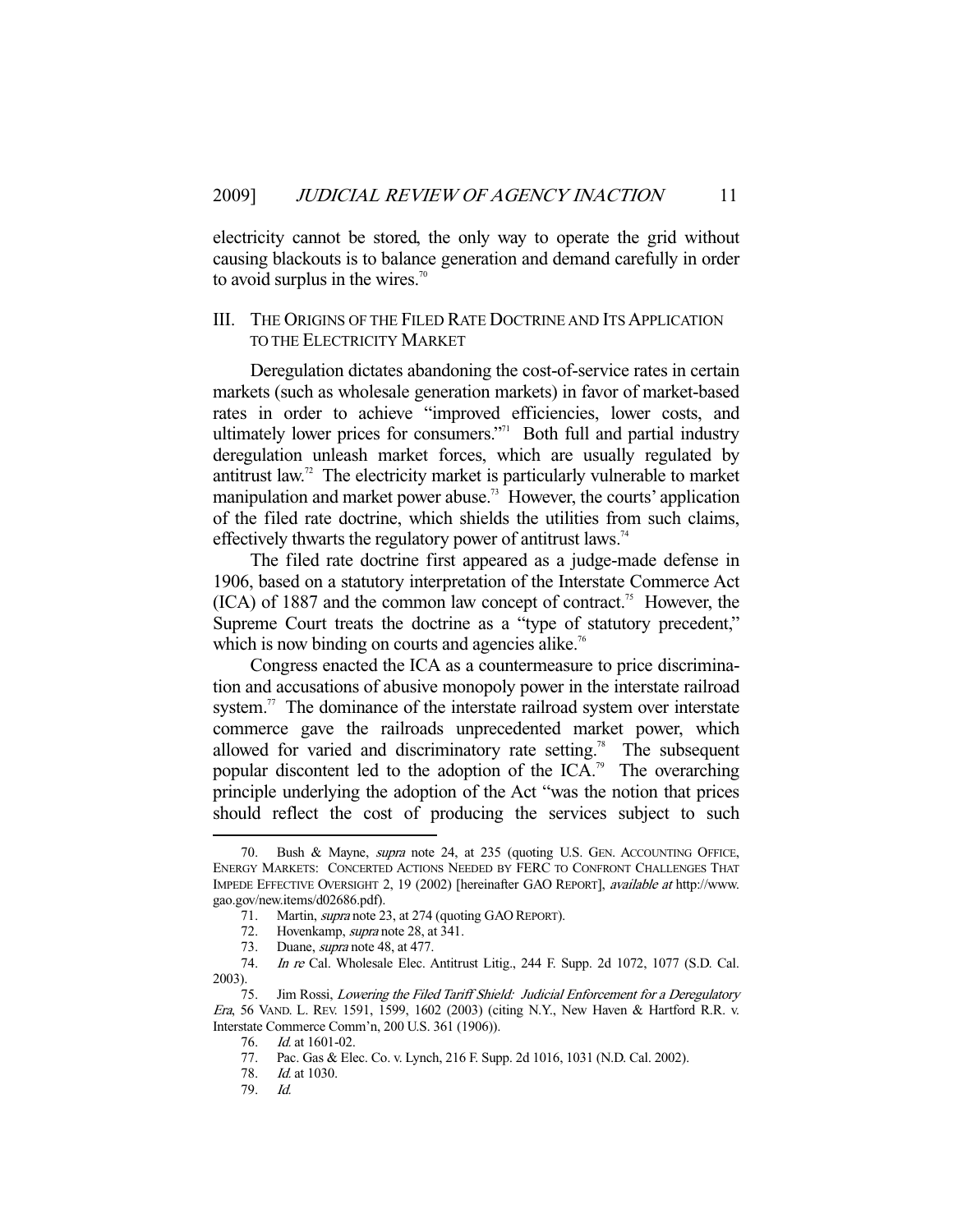regulation."80 The Act gave rise to the filed rate doctrine by prohibiting providers from charging the end-users any other rate than the one filed with the regulatory agency. $81$ 

 The Federal Power Act (FPA) borrows the concept of the filed rate doctrine from the ICA. $82$  The FPA entrusts FERC with jurisdiction over the wholesale electricity markets, and requires the regulated private utilities to file their rates with FERC for approval.<sup>83</sup> Faithful to the original goal of the filed rate doctrine (preventing price discrimination stemming from monopoly power), FERC must ensure that the rates filed are "just and reasonable."84

FERC's approval means that filing utilities may not charge any other rate than the one FERC approved;<sup>85</sup> utilities purchasing in the wholesale market for later resale on a retail market may not negotiate a different rate; and the courts may not question the approved rate as inappropriate or offer an alternative rate.<sup>86</sup> Further, the filed rate doctrine, coupled with the rule against retroactive ratemaking, prevents FERC from granting retroactive refunds.<sup>87</sup>

The filed rate doctrine first appeared in an antitrust claim in Keogh v. Chicago & Northwestern Railway  $Co^{88}$  In Keogh, the petitioner alleged that the respondent, a group of interstate carriers, had formed a conspiracy to set uniform prices higher than reasonable and in a discriminatory fashion.<sup>89</sup> The Court, however, was precluded from determining whether the rates were in fact "unreasonable" or discriminatory because these rates were filed and approved by the Interstate Commerce Commission  $(ICC)$ .<sup>90</sup> Thus the filed rate doctrine acts as a type of firm-specific immunity when the antitrust claim is predicated upon an agency-approved rate.<sup>91</sup>

 Judicial application of the filed rate doctrine evolved further after the deregulation of electric utilities began. Although originally the filed rate doctrine only applied to cost-of-service rates prevalent in the

 <sup>80.</sup> Id.

 <sup>81.</sup> Id. at 1031.

 <sup>82.</sup> Id. at 1031-33.

 <sup>83.</sup> Federal Power Act, 16 U.S.C. § 824d(c) (2006).

 <sup>84.</sup> Id. § 824d(a).

 <sup>85.</sup> Id.

<sup>86.</sup> Pacific Gas, 216 F. Supp. 2d at 1032.

 <sup>87.</sup> Id.

<sup>88.</sup> Keogh v. Chi. & N.W. Ry., 260 U.S. 156 (1922); see also Martin, supra note 23, at

<sup>293.</sup> 

 <sup>89.</sup> Keogh, 260 U.S. at 161.

 <sup>90.</sup> Id. at 161-62.

<sup>91.</sup> Martin, *supra* note 23, at 293.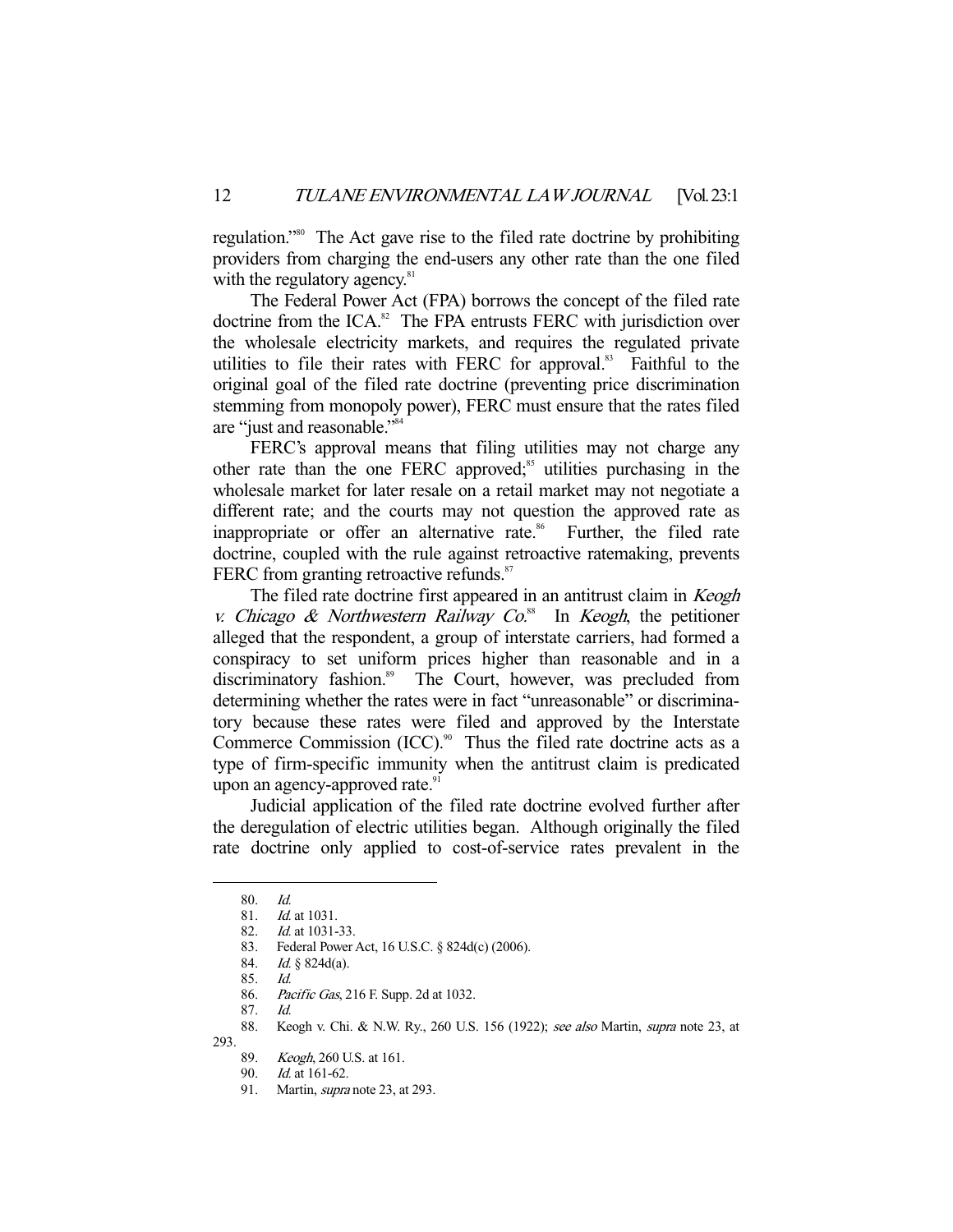regulated industries, courts have extended the filed rate doctrine to market-based rates in the newly deregulated public utilities.<sup>92</sup> However, the doctrine's application to market-based rates is harmful to consumers and competitive markets for two reasons. First, the doctrine prevents judicial review of the agency's rate-approval process. As shown below, the process is often inadequate and entails nothing more than a mere rubber stamping. Second, because of inadequate supervision of the competitive markets by the agency, the application of the doctrine to such markets invites anticompetitive behavior and market abuse.

#### IV. THE THEORY OF NONREVIEWABILITY AND HECKLER

 Application of the filed rate doctrine is ill-suited for consumer protection in deregulated electricity markets. FERC alone is not properly equipped to monitor the newly competitive markets. Unfortunately, the filed rate doctrine effectively blocks judicial review of the agency decision-making process related to rate monitoring and approval. This Article contends that such review is necessary and highly desirable in order to protect consumers and maintain properly functioning competetive markets.

 The argument in favor of judicial review of agencies' market-based rates-approval decisions analogizes the filed rate doctrine to the notion of agency inaction in administrative law. The two concepts share many functional similarities.

 Administrative law analyzes agency inaction under the theory of nonreviewability, which bars the court from hearing an issue inappropriate for judicial review even when the parties have established standing as to a particular claim.<sup>93</sup> The theory of nonreviewability is codified under section 701 of the Administrative Procedure Act  $(APA).<sup>94</sup>$  In general, agency action is presumed reviewable while agency inaction is presumed unreviewable.<sup>95</sup>

 Although the Supreme Court has analyzed the nonreviewability doctrine in several landmark cases—most notably *Abbott Laboratories v.* Gardner, Citizens to Preserve Overton Park, Inc. v. Volpe, and Heckler v. Chaney—this Article will concentrate only on the *Heckler* case.<sup>96</sup> In Heckler, the Food and Drug Administration (FDA) refused to initiate

 <sup>92.</sup> Id. at 296.

<sup>93.</sup> Bressman, *supra* note 5, at 1665.

 <sup>94.</sup> Administrative Procedure Act, 5 U.S.C. § 701(a)(1)-(2) (1946).

 <sup>95.</sup> Heckler v. Chaney, 470 U.S. 821, 830-31 (1985).

 <sup>96.</sup> Abbott Labs. v. Gardner, 387 U.S. 136, 140 (1967); Citizens To Preserve Overton Park, Inc. v. Volpe, 401 U.S. 402, 410 (1971); Heckler, 470 U.S. at 823-24.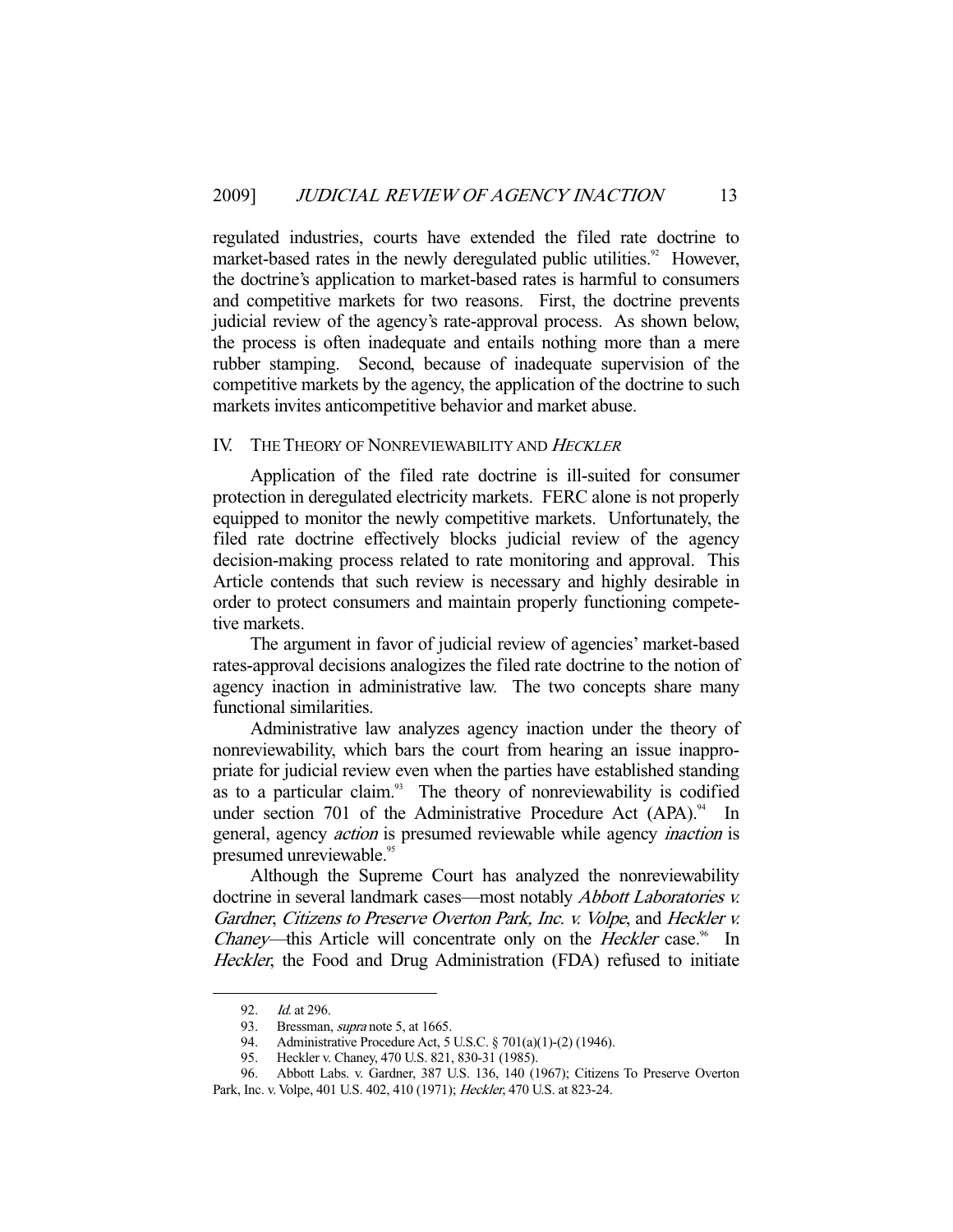proceedings designed to stop the use of certain drugs in human executions.<sup>97</sup> The challenge was brought by a group of the death row prisoners who claimed that the drugs were not approved by the FDA for human executions and thus their continuing use violated the Food, Drug, and Cosmetic Act.<sup>98</sup>

 The Heckler case is particularly interesting because the Court interpreted APA  $\S 701(a)(2)$  as insulating "an entire class of administrative decisions—namely, agency inaction" from judicial review.<sup>99</sup> Thus, Heckler extended the nonreviewability doctrine beyond the individual facts of the case and articulated generally applicable standards for the determination of whether or not agency inaction is reviewable.

The Court in *Heckler* considered whether agency expertise and the separation of powers create an obstacle to the judicial reviewability of agency inaction.<sup>100</sup> Courts defer to agency expertise if the issue concerns allocation of the agency's resources because such matters involve "complicated balancing of a number of factors which are peculiarly within [the agency's] expertise."<sup>101</sup> Further, a court will look at whether the result of the agency inaction is coercive: whether certain rights such as the right to liberty or property—were infringed.<sup>102</sup> Judicial review will be precluded if a court has no harm to remedy or record to review.<sup>103</sup>

 I argue that the filed rate doctrine often involves agency inaction, and thus Heckler provides a valid tool for assessing the judicial reviewability of antitrust claims that the doctrine currently blocks. The concept of agency inaction "might encompass any instance in which an agency fails to take desired or desirable action."104 The filed rate doctrine also involves agency inaction because "it is the filing of the tariffs, and not any affirmative approval or scrutiny by the [federal] agency, that triggers the filed rate doctrine."105

 I contend that judicial review of agency oversight and scrutiny of filed market-based rates is a highly desirable public policy outcome. Without judicial review, there is a perverse incentive for private utilities to file their rates with the regulatory agency solely in order to foreclose

<sup>97.</sup> Heckler, 470 U.S. at 823-24.

 <sup>98.</sup> Id.

<sup>99.</sup> Bressman, *supra* note 5, at 1667.

 <sup>100.</sup> Heckler, 470 U.S. at 831-32.

 <sup>101.</sup> Id. at 831.

<sup>102.</sup> *Id.* at 832.

<sup>103.</sup> Bressman, *supra* note 5, at 1681-83.

 <sup>104.</sup> Id. at 1664.

 <sup>105.</sup> Town of Norwood v. New England Power Co., 202 F.3d 408, 419 (1st Cir. 2000).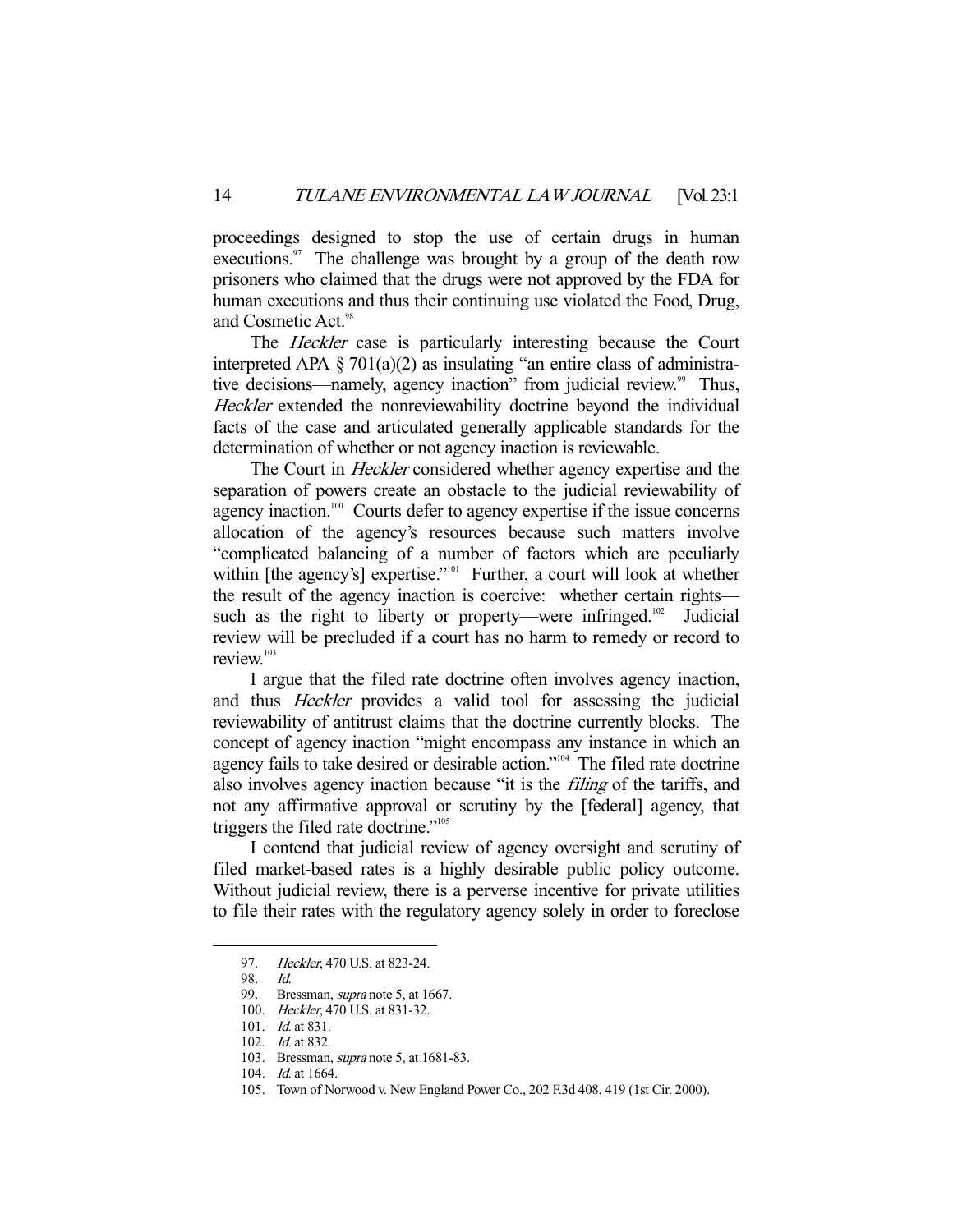any future possibility of antitrust litigation.<sup>106</sup> Although the filed rate doctrine was initially promulgated to protect consumers from discriminatory prices through regulatory oversight of the utilities' rates, the continuing application of the doctrine tends to privilege private choice over public interest by preventing judicial remedies for its anticompetitive behavior.<sup>107</sup>

 Effectively, the filed rate doctrine freezes market-based tariffs and prevents their modification or challenge by anyone other than the regulatory agency.<sup>108</sup> The court is precluded from reviewing the agency's decision making in the rate-approval process.<sup>109</sup> That means, for example, that the court may not examine whether or not the agency has reviewed all the data necessary to the approval of the tariff submitted (for example, the firm's market power).<sup>110</sup> However, the federal agency may or may not have reviewed the accuracy and relevance of all of the information submitted in order to ensure that the public interest is served and that market abuse is prevented. $\frac{111}{11}$  In many instances, the agency merely rubber stamps the submitted market-based tariffs.<sup>112</sup> Because the filed rate doctrine prevents the courts from reexamining the agency's decisions, the doctrine, in effect, provides an opportunity for filing process manipulation by private firms bent on escaping agency oversight in order to exercise unlawful market power.<sup>113</sup>

 Thus, the filed rate doctrine can function as a "firm-specific defense" due to the virtual immunity from antitrust claims the doctrine currently provides to utilities.<sup>114</sup> A private utility is given an incentive to file its rates with the regulatory agency in order to foreclose any future possibility of litigation.<sup>115</sup> It is quite lamentable that the main application of the filed rate doctrine is its use as a "shield" against antitrust claims brought against the private utilities for abuse of monopoly power, considering the fact that the doctrine was historically formulated to prevent the unwanted effects of monopoly power.<sup>116</sup>

<sup>106.</sup> Jim Rossi, *Debilitating Doctrine*, PUB. UTIL. FORT., Nov. 2004, at 16.

<sup>107.</sup> Rossi, *supra* note 75, at 1592, 1598.

<sup>108.</sup> *Id.* at 1593.

 <sup>109.</sup> In re Cal. Wholesale Elec. Antitrust Litig., 244 F. Supp. 2d 1072, 1078 (S.D. Cal. 2003).

<sup>110.</sup> See Town of Norwood, 202 F.3d at 419 (noting that the filed rate doctrine is triggered when the rate is filed).

 <sup>111.</sup> Rossi, supra note 75, at 1618.

 <sup>112.</sup> Id. at 1626.

<sup>113.</sup> *Id.* at 1618.

 <sup>114.</sup> Rossi, supra note 106, at 16.

 <sup>115.</sup> Id.

 <sup>116.</sup> Rossi, supra note 75, at 1598-99.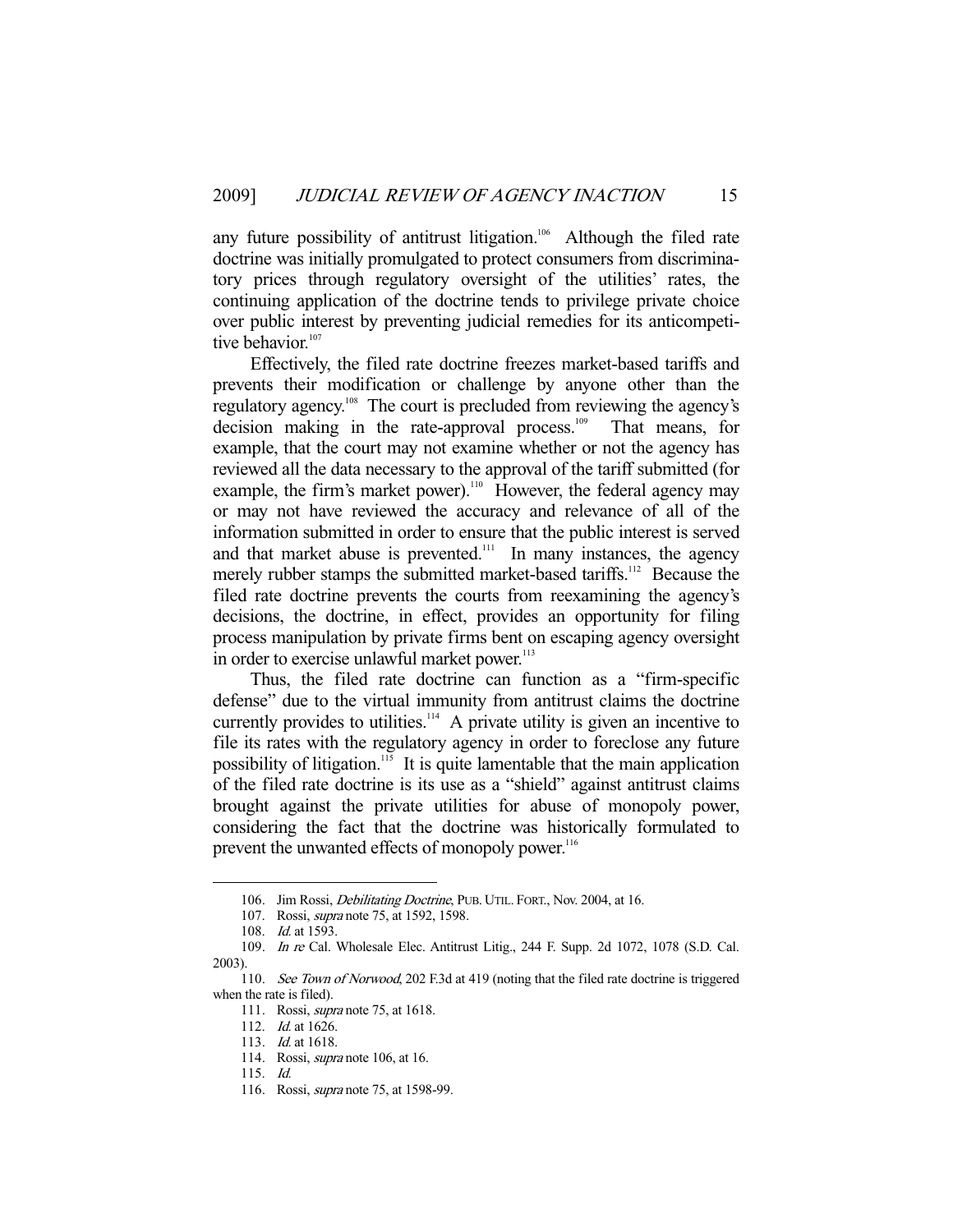#### V. APPLYING HECKLER TO THE FILED RATE DOCTRINE

This Part applies the *Heckler* decision to the filed rate doctrine's devastating effect upon deregulated markets by examining California's electricity crisis of 2000-2001. The application of Heckler to the specifics of this case leads to the general conclusion that FERC's failed attempt to control and regulate the newly competitive market is indicative of a larger problem, which extends far beyond the particulars of the situation in California. The bigger problem, I suggest, is that of entrusting the oversight, review, and approval of the filed market-based tariffs to FERC's sole and unreviewable discretion. There is a strong case for making all the agency's tariff-approval decisions presumptively reviewable despite the filed rate doctrine.

 The following Subparts describe California's electricity market crisis and focus on FERC's attempts to mitigate the crisis, the antitrust claims that followed, and the demand for compensation from the injured parties.

#### A. Introduction to the California Electricity Crisis

 California moved towards deregulation of its electric industry in 1996 and started to deregulate in April 1998.<sup>117</sup> The state's deregulation efforts were limited by the nationwide jurisdictional split between the states and FERC.<sup>118</sup> While FERC has "authority over the wholesale, bulk segment of the industry," the states have "authority over the industry's non-interstate and retail segments."<sup>119</sup>

 California encouraged its investor-owned utilities (IOUs) to unbundle their generation capacity.<sup>120</sup> In order to purchase electricity, IOUs were required to turn to a state-created spot market.<sup>121</sup> Simultaneously, the state capped retail prices, effectively freezing them below the market levels.<sup>122</sup> The deregulation proceeded without any major issues until May 2000, when wholesale prices soared, retail prices remained capped, and the IOUs became heavily indebted, unable to recover their expenses in the retail market. $123$  At that point, in order to prevent interruptions in power service, the state started purchasing electricity on

<sup>117.</sup> Nicholas W. Fels & Frank R. Lindh, Lessons from the California "Apocalypse:" Jurisdiction over Electric Utilities, 22 ENERGY L.J. 1, 1 (2001).

 <sup>118.</sup> Id. at 2.

 <sup>119.</sup> Koch, supra note 46, at 577.

<sup>120.</sup> Fels & Lindh, *supra* note 117, at 1.

 <sup>121.</sup> Id.

 <sup>122.</sup> Id.

 <sup>123.</sup> Id.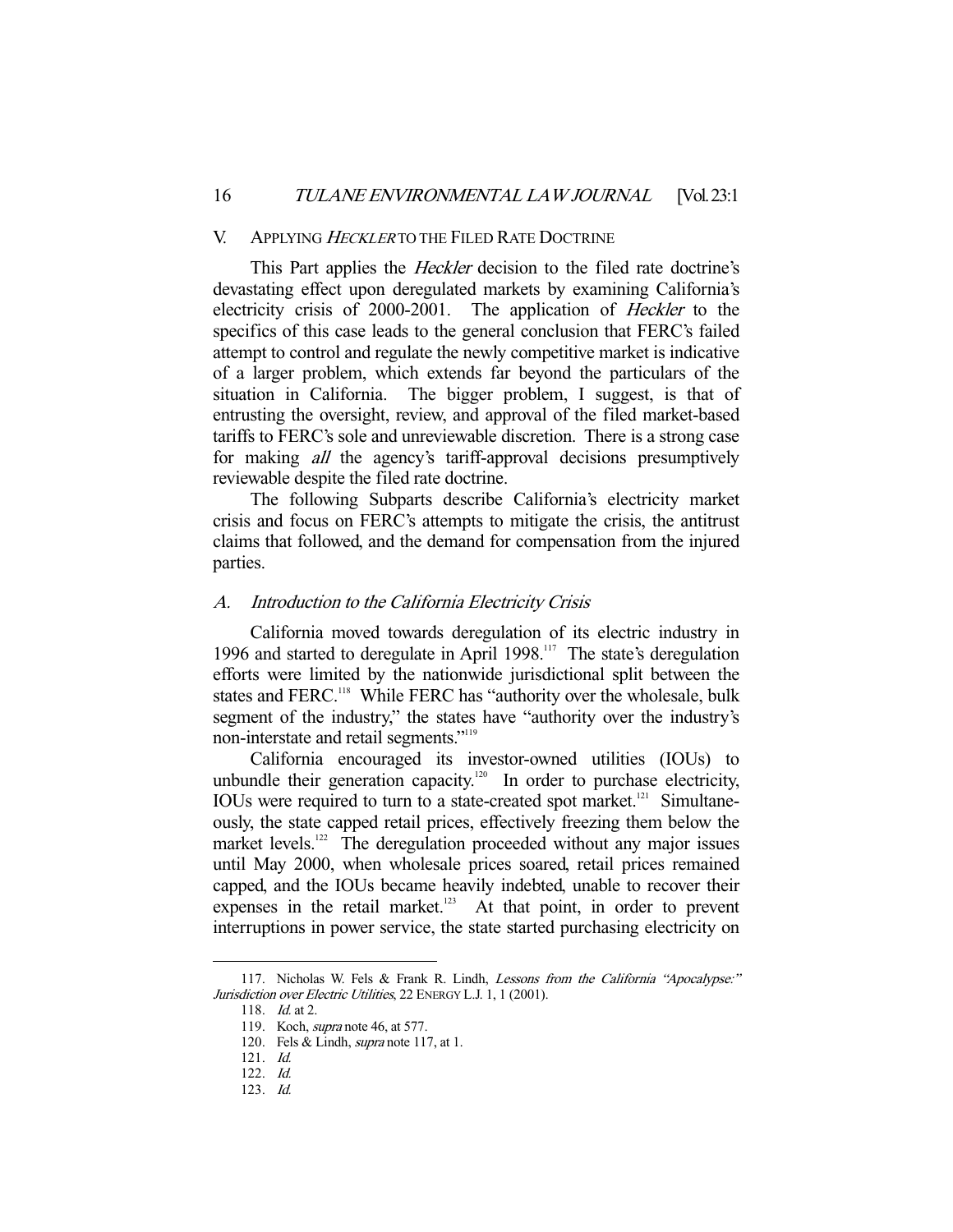behalf of the IOUs.<sup>124</sup> Despite that effort, massive blackouts still rolled through California.<sup>125</sup> FERC, the only federal agency with the jurisdictional authority to discipline the soaring wholesale prices, did not respond to the crisis until several months after its peak, and the response did little to remedy the situation in California.<sup>126</sup>

 The following are the particulars of California's deregulation plan. Retail customers were now able to choose their own electricity provider.127 The three largest state utilities—Pacific Gas and Electric Company (PG & E), Southern California Edison Company (Edison), and San Diego Gas and Electric Company (SDG & E)—were compelled to unbundle and transfer their transmission facilities to the state-owned independent system operator (ISO), which was to assure indiscriminatory access to the transmission facilities.<sup>128</sup> Further, the utilities were required to sell their generation facilities and purchase the needed electricity at wholesale prices through the state-created spot market conducted by the FERC-approved Power Exchange.<sup>129</sup> In order to allow the utilities to recover the costs of the transition, retail prices included a "competition transition charge"  $(CTC)^{130}$ 

 Independent companies subject to FERC's jurisdiction controlled the generation of electricity.<sup>131</sup> Those companies could continue selling electricity wholesale and at the market-based rates if they could demonstrate to FERC that they lacked market power and that their prices were reasonable in relation to the "interplay of supply and demand in well-functioning markets."<sup>132</sup> Despite these requirements, however, the rates filed with FERC were not subjected to the proper analysis needed to maintain well-functioning markets. Prior to approval of the filed rates, FERC failed to evaluate the actual market power of the filing utility or the actual conditions of supply and demand in the newly competitive market.<sup>133</sup> To make things worse, those rates were not subject to judicial review, effectively shielded by the filed rate doctrine.<sup>134</sup>

 The mechanics of FERC's supervision of wholesale prices opened the door to the possibility of market abuse by wholesale vendors who,

128. Id.

-

130. Id.

<sup>124.</sup> *Id.* at 1-2.

<sup>125.</sup> *Id.* at 12.

 <sup>126.</sup> Id. at 13.

 <sup>127.</sup> Id. at 8.

 <sup>129.</sup> Id.

<sup>131.</sup> Martin, *supra* note 23, at 274-75.

 <sup>132.</sup> Id. at 274.

 <sup>133.</sup> Id. at 277.

 <sup>134.</sup> Id.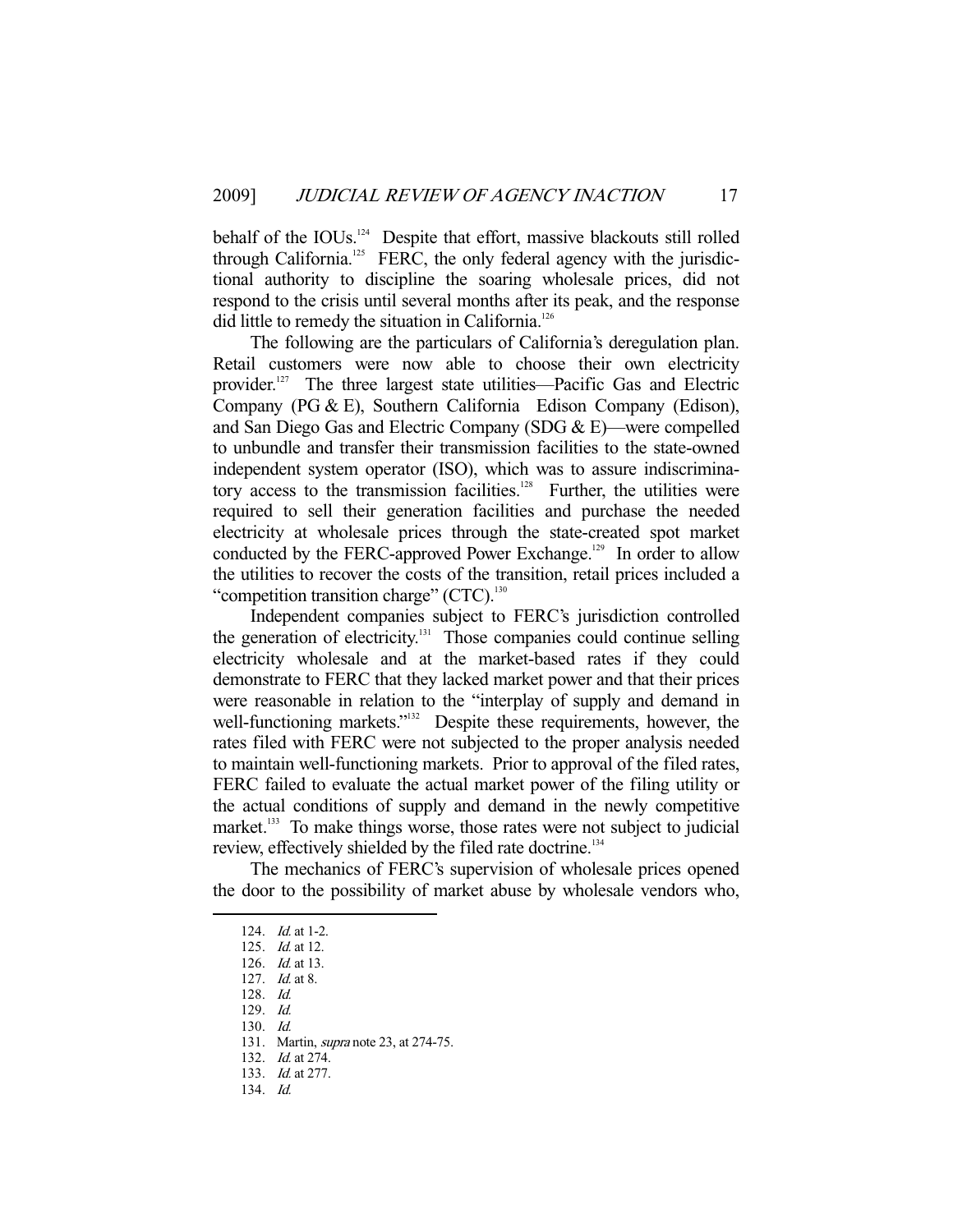being in sole possession of the generation capacity and shielded from antitrust prosecution by the filed rate doctrine, could easily inflate prices by limiting their electrical output.<sup>135</sup> Although it is still not entirely clear whether the private firms unlawfully colluded, there was nothing that could have prevented such collusion from occurring.<sup>136</sup> In fact, memos Enron released after the crisis strongly suggested that market abuse did occur by means of "strategic withholding of bids and supplies."137 Further, because most of the generation companies diversify their assets, such as baseload generation and peaking facilities, each company could exercise market power during peak-demand periods.<sup>138</sup> As discussed in detail below, FERC proved to be incapable of protecting the market from abuse by either collusion or monopoly.<sup>139</sup> Further, the filed rate doctrine neutralized antitrust laws because potential market abusers filed their tariffs with FERC. $140$ 

 The state's deregulation proceeded down this path until April 2000 when, within a span of eight months, wholesale electricity prices increased one thousand percent and exceeded California's fixed retail prices exponentially.<sup>141</sup> Utilities were forced to absorb the price increases because they were unable to recover in the capped retail market.<sup>142</sup> The state found itself in a severe electricity shortage, the utilities became heavily indebted, and PG  $&$  E declared bankruptcy.<sup>143</sup> The resulting blackouts rolled through California for eighteen months, from November 1999 through May  $2001$ .<sup>144</sup>

 There were several factors that contributed to California's crisis: "[p]oorly structured markets, ineffectual regulatory responses to correct market flaws, limited generation supply, higher-than-anticipated increases in demand, an economic slow-down, [and] dryer-than-normal weather."<sup>145</sup> Also, there was a severe imbalance between the supply and the inelastic demand for electricity.<sup>146</sup> Because California's retail prices

 <sup>135.</sup> Id. at 278, 293.

 <sup>136.</sup> Id. at 284.

<sup>137.</sup> Jacqueline Lang Weaver, *Can Energy Markets Be Trusted? The Effect of the Rise* and Fall of Enron on Energy Markets, 4 HOUS. BUS. & TAX L.J. 1, 51 (2004).

<sup>138.</sup> Bush & Mayne, *supra* note 24, at 257.

<sup>139.</sup> Weaver, *supra* note 137, at 51-52.

 <sup>140.</sup> In re Cal. Wholesale Elec. Antitrust Litig., 244 F. Supp. 2d 1072, 1077 (S.D. Cal. 2003).

 <sup>141.</sup> Pierce, supra note 56, at 395.

 <sup>142.</sup> Martin, supra note 23, at 272.

 <sup>143.</sup> Id.

<sup>144.</sup> *Id.* at 271.

<sup>145.</sup> Michael A. Yuffee, California's Electricity Crisis: How Best To Respond to the "Perfect Storm, "22 ENERGY L.J. 65 (2001).

 <sup>146.</sup> Pierce, supra note 56, at 397.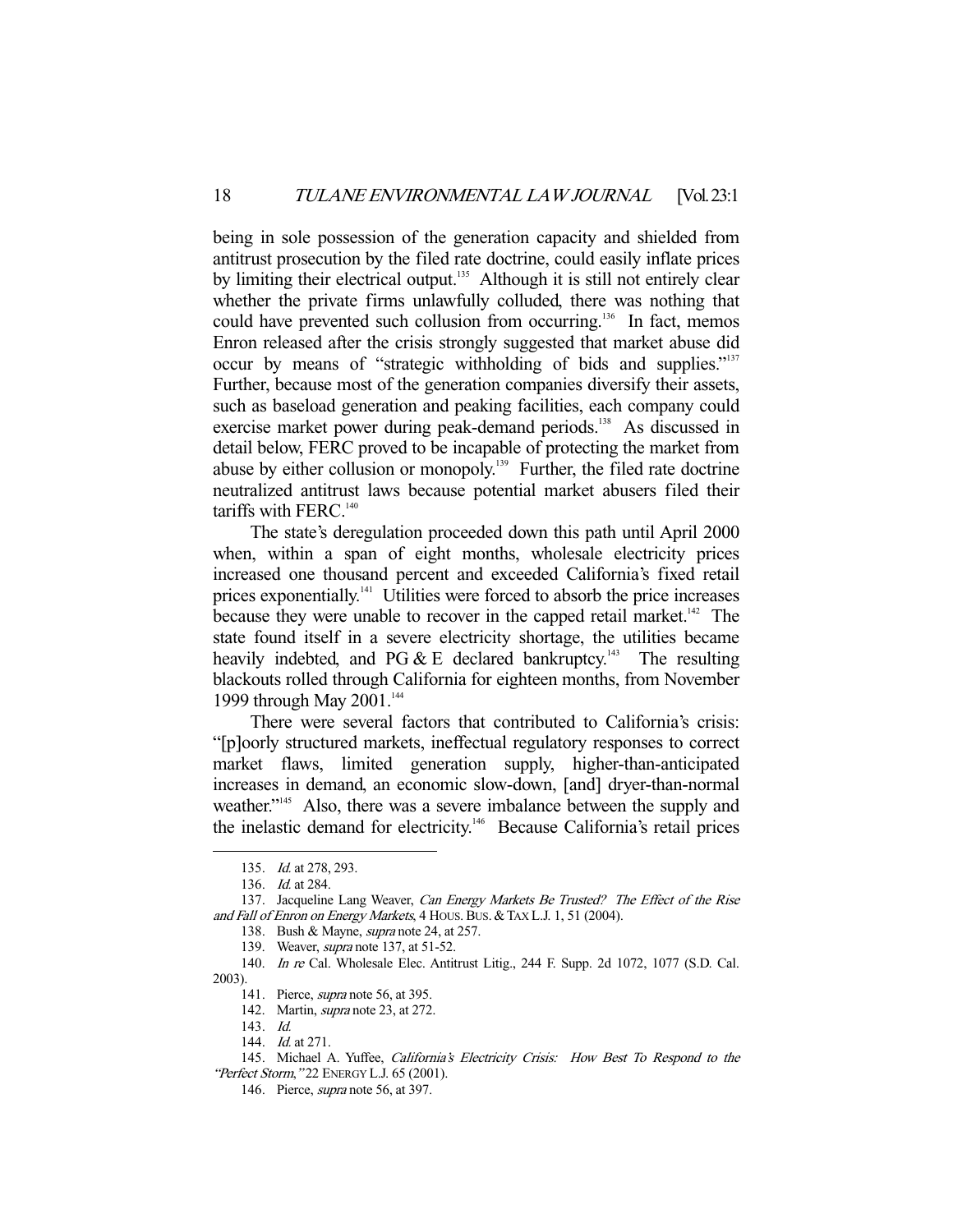were capped, consumers did not feel the yoke of the rapidly increasing wholesale prices.<sup>147</sup> Thus, the demand for electricity did not diminish but, in fact, steadily increased due to the unusually hot seasonal weather.<sup>148</sup> The demand for electricity rose by thirty-eight percent between the years 1990 and 2000, eventually causing serious electricity shortages.<sup>149</sup>

 During the time of the crisis, FERC did little to remedy the situation.<sup>150</sup> On December 15th, FERC issued an order that largely blamed the situation in California on the flawed retail electricity market and the imbalance of supply and demand in the state.<sup>151</sup> Thus, FERC blamed the entire crisis on California's allegedly flawed deregulation plan, which was, ironically, preapproved by FERC.<sup>152</sup> Further, although FERC had the jurisdictional authority over wholesale vendors, it refused to discipline wholesale prices by imposing cost-of-service pricing.<sup>153</sup>

#### B. Lack of Agency Expertise

Perhaps the most convincing justification that the Court in Heckler offered for the insulation of agency inaction from judicial review was the "administrative concerns," which refer to an agency's balancing of factors falling squarely within an agency's expertise.<sup>154</sup> The reason for deference to agency expertise is twofold. First, under the political accountability theory, the best check upon an agency's expertise is the President's supervision, not the courts'.<sup>155</sup> Second, the courts do not have the necessary institutional expertise, experience, or guidelines to micromanage agency decisions.<sup>156</sup>

 Thus, when courts invoke the filed rate doctrine in order to shield the utility from antitrust prosecution, they are, in effect, deferring to the agency's expertise both in evaluating the tariffs filed by regulated utilities and in assuring that these tariffs are "just and reasonable" and nondiscriminatory, as required by the FPA.<sup>157</sup> However, because the courts focus on the mere fact of the tariff being filed, such deference risks

<sup>147.</sup> *Id.* at 395.

 <sup>148.</sup> Id. at 396-97.

 <sup>149.</sup> Id. at 396.

<sup>150.</sup> Fels & Lindh, *supra* note 117, at 13.

 <sup>151.</sup> Id.

 <sup>152.</sup> Duane, supra note 48, at 516.

<sup>153.</sup> Fels & Lindh, *supra* note 117, at 13.

 <sup>154.</sup> Bressman, supra note 5, at 1678.

 <sup>155.</sup> Id. at 1659.

 <sup>156.</sup> Id. at 1678.

 <sup>157. 16</sup> U.S.C. § 824d(a) (2006).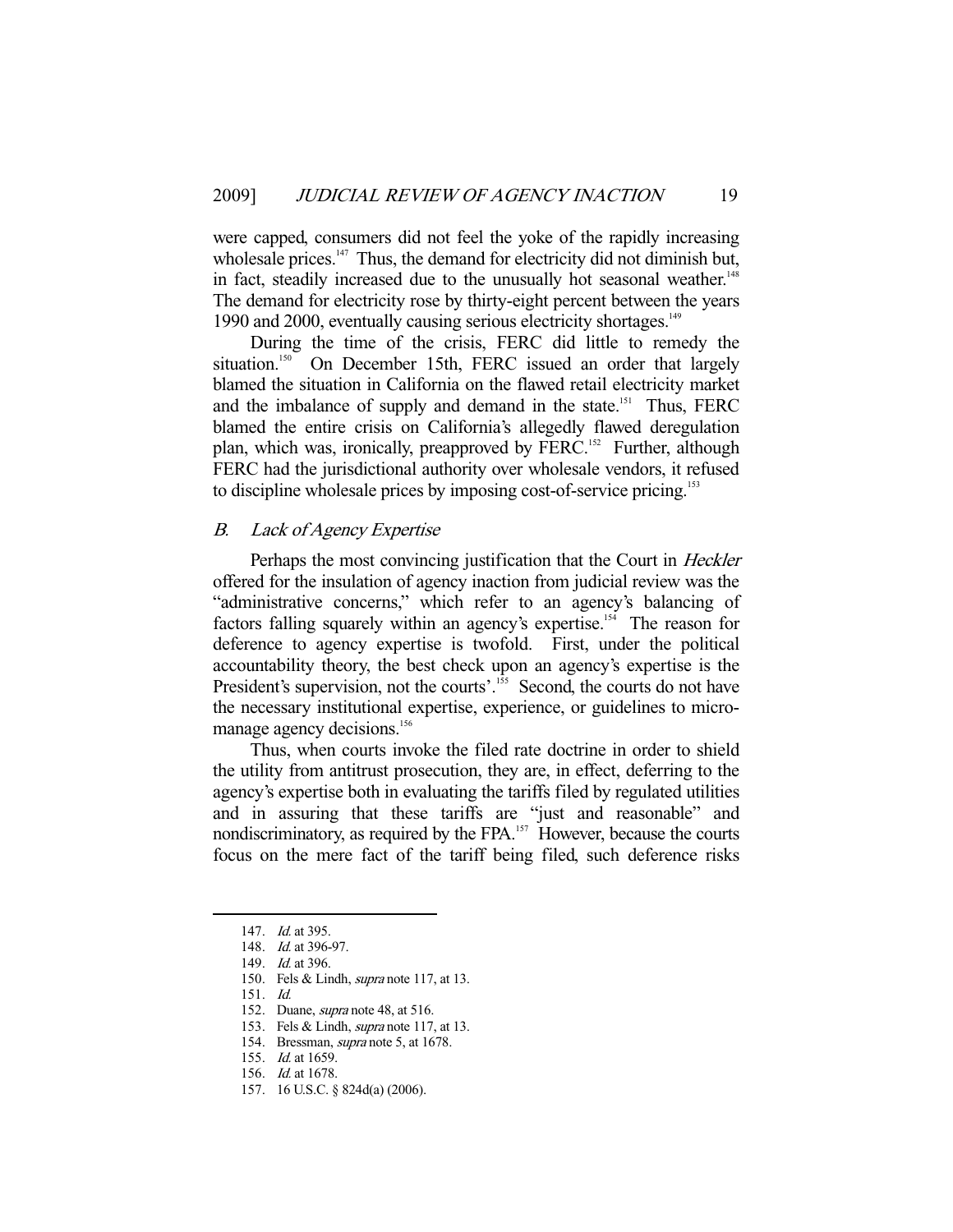"privileg[ing] private behavior rather than the actual or anticipated actions by regulators."158

 Unfortunately, the actions by the regulators are very troubling. FERC's failure to detect market manipulation in California stems from the agency's general lack of familiarity with deregulation and marketbased tariffs monitoring.<sup>159</sup> FERC has extensive expertise with cost-ofservices rates, but market-based tariffs are very different.<sup>160</sup> Thus, while FERC has the expertise to determine just and reasonable *cost-of-service* rates, it lacks similar expertise in determining which market-based rates are just and reasonable.<sup>161</sup> Further, FERC has failed to make the requisite findings to address this problem. Until recently, FERC had never taken upon itself to devise rules and parameters for efficient markets.<sup>162</sup>

 Thus, judicial deference to FERC's expertise in the context of market-based tariffs is unwarranted because the agency lacks both experience and expertise in the subject matter. Further, FERC is not equipped with the proper jurisdictional authority to retroactively remedy the claims resulting from tariffs FERC itself has found to be unfair and unreasonable.<sup>163</sup> Given the situation, judicially enforced antitrust laws would be more efficient in addressing potential market power manipulation. Unlike FERC, courts possess a solid and constantly evolving expertise in dealing with competitive markets.<sup>164</sup> Further, courts are more responsive than agencies to legislative actions aimed at remedying potential market power abuse. Also, courts can issue retroactive remedies.<sup>165</sup>

 During California's crisis, FERC was confronted by a market which operated extremely fast and which was not structurally competitive.166 Further, FERC was faced with "aggressive traders and generators primed to find and use loopholes in the protocols to increase their companies' profits and their personal bonuses."167

 FERC, however, did not take these competitive market realities into account. It analyzed the filed market-based rates by looking at the market share of the regulated utility under the faulty assumption that

 <sup>158.</sup> Rossi, supra note 75, at 1648.

<sup>159.</sup> Martin, *supra* note 23, at 298.

 <sup>160.</sup> Id.

 <sup>161.</sup> Id.

 <sup>162.</sup> Bush & Mayne, supra note 24, at 223.

 <sup>163.</sup> Martin, supra note 23, at 306.

<sup>164.</sup> *Id.* at 305.

 <sup>165.</sup> Id.

 <sup>166.</sup> Weaver, supra note 137, at 80-81.

 <sup>167.</sup> Id. at 81.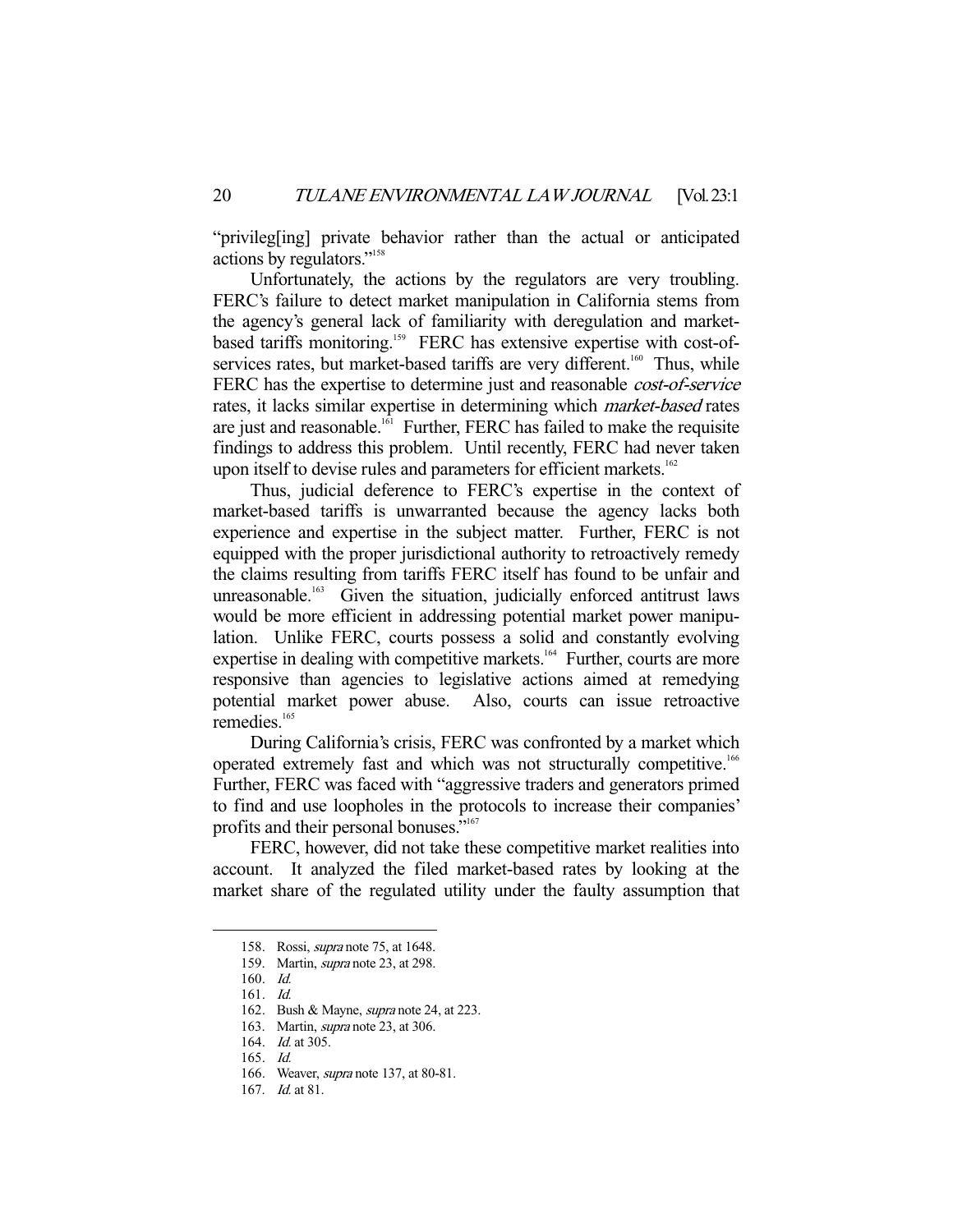insufficient market share effectively denies the potential for market manipulation.<sup>168</sup> FERC assumed that generators with market shares of less than twenty percent were incapable of exercising market power.<sup>169</sup> However, the numbers employed by FERC were erroneously borrowed from the measures used by DOJ and FTC in analyzing a firm's market power in *nonelectricity* markets.<sup>170</sup> The unique characteristics of the electricity market confer market power on a utility with market share as small as one percent during peak hours of demand.<sup>171</sup>

 The lack of synchronization between retail and wholesale rates, which contributed greatly to the California crisis, further highlights FERC's inexperience with market-based rates. It also shows the incomepatibility between the filed rate doctrine and maintenance of a properly functioning competitive market.

 When California froze its retail prices, it assumed that FERC would impose much lower wholesale prices during the period of transition to the newly deregulated market.<sup>172</sup> If such calculations were correct, the "headroom" between retail and wholesale prices would have allowed utilities to recover costs following the state-ordered unbundling. $173$  This assumption proved to be a serious miscalculation on the part of the state.<sup>174</sup> When the wholesale prices soared, Pacific Gas and Electric Company started to accumulate massive debts and eventually filed for bankruptcy, unable to recover costs in the retail market.<sup>175</sup>

 While the state retail market based its rate calculation on a mistaken assumption in regards to wholesale rates, FERC's wholesale rates were approved based on retail tariffs.<sup>176</sup> FERC required that wholesale sellers either show that they lacked market power or that they took measures to mitigate such power in order to have their rates approved.<sup>177</sup> One of the "measures" taken by the wholesale sellers was to successfully claim that the retail market rate freeze would prevent them from passing higher costs to the consumers.<sup>178</sup> However, FERC's decision to approve these wholesale rates, no matter how faulty, was immune from judicial review

 <sup>168.</sup> Martin, supra note 23, at 298.

 <sup>169.</sup> Duane, supra note 48, at 514-15.

 <sup>170.</sup> Id. at 514.

 <sup>171.</sup> Id. at 515.

 <sup>172.</sup> Pac. Gas & Elec. Co. v. Lynch, 216 F. Supp. 2d 1016, 1021 (N.D. Cal. 2002).

 <sup>173.</sup> Id.

 <sup>174.</sup> Id.

 <sup>175.</sup> Id. at 1022.

<sup>176.</sup> *Id.* at 1036.

 <sup>177.</sup> Id.

 <sup>178.</sup> Id.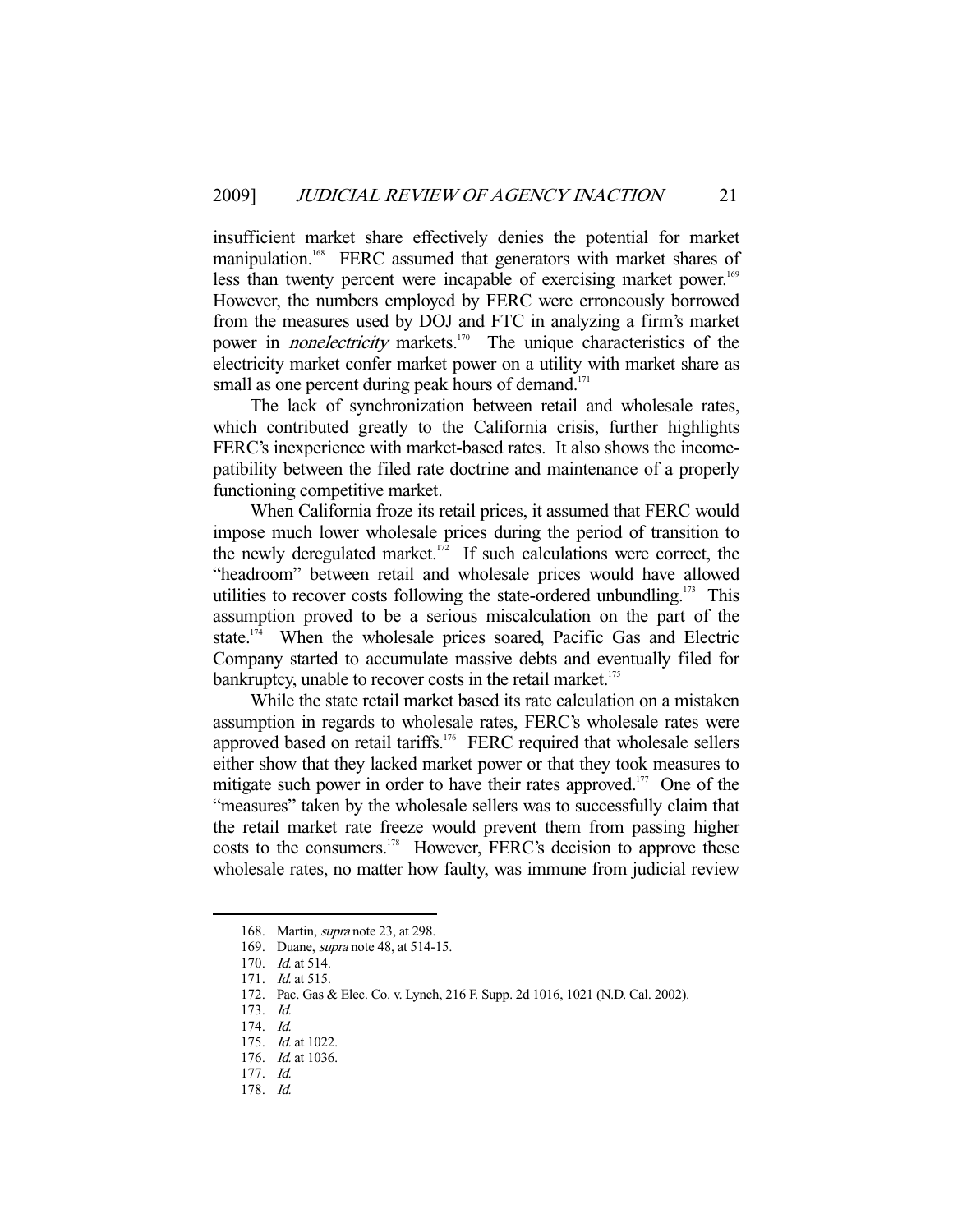pursuant to the filed rate doctrine.<sup>179</sup> In *Pacific Gas & Electric Co. v.* Lynch, the California district court held that FERC was not "obligated to adjust wholesale rates to harmonize with retail rates," even if FERC did rely on the state retail price freeze in its initial calculation of marketbased rates.<sup>180</sup>

 Further, FERC's authority to impose penalties only extends to ordering prospective refunds for rates not found to be "just and reasonable."181 FERC cannot administer any other monetary penalties against violators.<sup>182</sup> Thus, FERC is not effective in policing deregulated markets and deterring future violations.<sup>183</sup> Further, the "just and reasonable" rate standard does not account for the fact that the marketbased rate may seem "reasonable" to FERC yet be a result of a pricefixing conspiracy, and thus higher than the rate dictated by free market competition.<sup>184</sup> Thus, antitrust violations could pass FERC's review unnoticed.

 FERC's Order, issued on December 15, 2000, in response to California's electricity crisis, revealed the extent of FERC's inability to discipline the wholesale market.<sup>185</sup> The Order announced that FERC would not intervene and stated two major conclusions.<sup>186</sup> One acknowledged that FERC was under the obligation to ensure that wholesale prices were just and reasonable and that the state's current wholesale rates, all previously filed and approved by the FERC, were neither just nor reasonable.<sup>187</sup> That conclusion notwithstanding, FERC refused to cap the current wholesale prices.<sup>188</sup> The second conclusion referred to the demand for retroactive relief, which FERC denied.<sup>189</sup> It cited the filed rate doctrine as justification for the assertion that all rates previously found by FERC to be just and reasonable were not eligible for a refund. $190$ 

 FERC's Order made it clear that the filed rate doctrine applied to cost-of-service and market-based rates alike, thus revealing FERC to be a

<sup>179.</sup> *Id.* at 1032-34, 1038.

<sup>180.</sup> Id. at 1040 (emphasis omitted).

 <sup>181.</sup> Martin, supra note 23, at 305.

 <sup>182.</sup> Id.

<sup>183.</sup> *Id.* at 306.

 <sup>184.</sup> Id. at 299.

 <sup>185.</sup> Duane, supra note 48, at 516-17.

 <sup>186.</sup> Id.

<sup>187.</sup> Weaver, *supra* note 137, at 81-82.

<sup>188.</sup> *Id.* at 85.

<sup>189.</sup> *Id.* at 83.

 <sup>190.</sup> Id. at 83-84.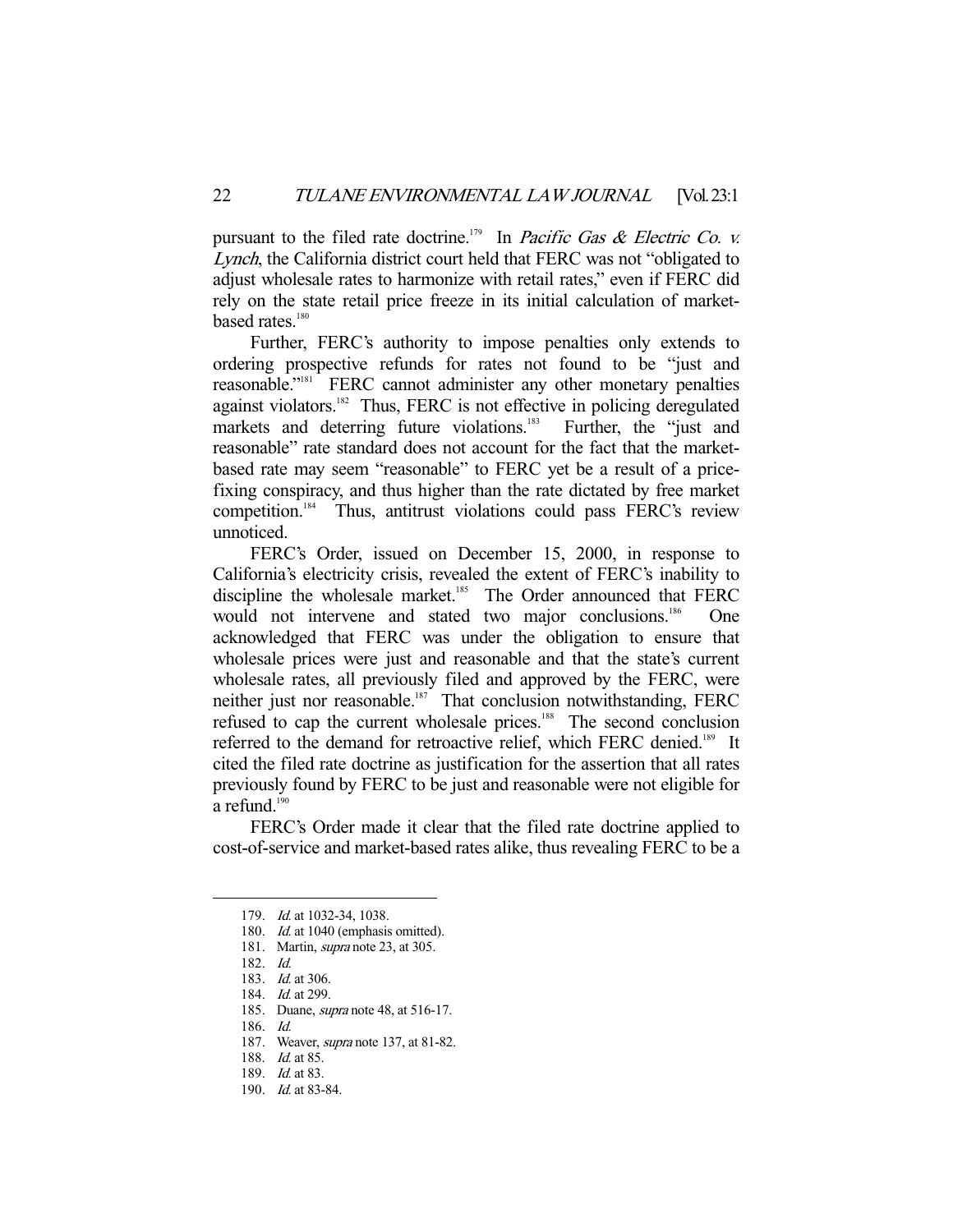"paper tiger" incapable of disciplining competitive markets.<sup>191</sup> The filed rate doctrine became a legal loophole for rampant abuse in the already dysfunctional California market.<sup>192</sup> The Order, coupled with the knowledge that FERC was probably incapable of deterring price and market power manipulation invited utilities to "game the system at will" by manipulating electrical supply and demand and driving prices upwards.193 Predictably, prices increased substantially, and the general result of the FERC Order was that "[t]he equivalent of outright looting occurred in plain sight."194

 The extent of FERC's lack of expertise in dealing with deregulated market prices was further confirmed by the findings of the Senate Committee on Governmental Affairs staff report in regards to FERC's investigation of the Enron scandal.<sup>195</sup> The report cited a "shocking" absence of regulatory vigilance on FERC's part and a failure to structure the agency to meet the demands of the new, market-based system that the agency itself has championed."196

#### C. Coercive Inaction (Harm Done)

The lack of coercion or harm is the last justification *Heckler* offers for the insulation of agency inaction from judicial review.<sup>197</sup> This inquiry invites an examination of the harm that FERC had opportunity, power, and proper jurisdiction to remedy, yet did not do.

The court's analysis in *Heckler* distinguishes agency inaction from agency action because it is noncoercive, and similar to prosecutorial discretion.<sup>198</sup> However, this distinction does not apply to the filed rate doctrine, which is coercive. Consequently, it should be reviewed under the same principles as agency action. Further, the distinction on the grounds of coercion is not persuasive, as argued by Justice Marshall in his concurrence in *Heckler*.<sup>199</sup> Agency inaction can have "just as

-

196. Id.

<sup>191.</sup> *Id.* at 84.

 <sup>192.</sup> Id.

 <sup>193.</sup> Id.

 <sup>194.</sup> Duane, supra note 48, at 517.

 <sup>195.</sup> Majority Staff Report, Senate Comm. on Governmental Affairs, Staff Investigation of FERC's Oversight of Enron Corp. 2 (Nov. 12, 2002), available at http://hsgac.senate.gov/111202 fercmemo.pdf.

 <sup>197.</sup> Heckler v. Chaney, 470 U.S. 821, 832 (1985).

 <sup>198.</sup> Id. at 831-82.

 <sup>199.</sup> Bressman, supra note 5, at 1694 (citing Heckler, 470 U.S. at 850-52 (Marshall, J., concurring)).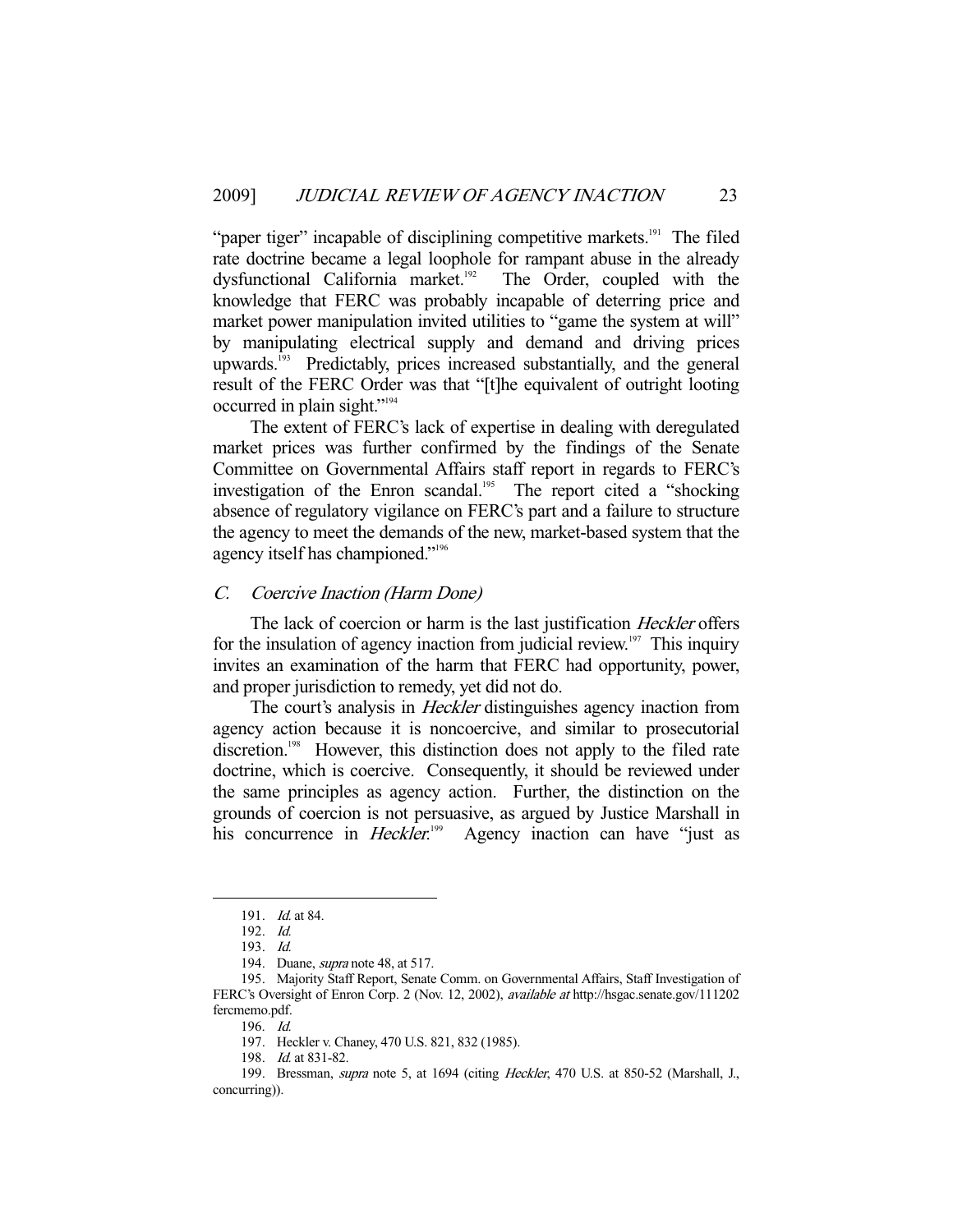devastating an effect upon life, liberty, and the pursuit of happiness as coercive governmental action."<sup>200</sup>

 In the case of California's crisis, the continued application of the filed rate doctrine "cause[s] affirmative harm for energy-market development and policy" by precluding potential antitrust claims against generators' market abuse, and by denying a remedy to those injured by  $it^{201}$  As such, the doctrine prevented the development of properly structured competitive markets.<sup>202</sup>

 FERC's decision not to act wreaked chaos upon the participants in California's electricity crisis. As discussed above, because the filed rate doctrine was applied to market-based rates, the generators of electricity could have abused the vulnerable market by means of strategic withholding of electricity supplies. California's wholesale prices skyrocketed in May of 2000.<sup>203</sup> Simultaneously, FERC refused to cap wholesale electricity prices on the California Power Exchange. $2^{04}$ According to Robert McCullough's study, price caps would have prevented the entire crisis from occurring.<sup>205</sup> However, as the Enron memos later showed, FERC was either not ready or unable to contain the crisis.<sup>206</sup>

 As prices soared, utilities such as PG & E and Edison were unable to recover their losses in the retail market and became heavily indebted, forcing the Power Exchange to bail them out by purchasing electricity on their behalf.207 Eventually, trapped between FERC's lack of an effective response and constantly defaulting utilities, the Power Exchange significantly reduced its operations and declared bankruptcy on March 9,  $2002^{208}$ 

 Following the collapse of the Power Exchange, a barrage of antitrust claims followed.<sup>209</sup> The buyers of wholesale electricity sued sellers for alleged market manipulation and unfair business practices.<sup>210</sup> California

<sup>200.</sup> *Id.* (citing *Heckler*, 470 U.S. at 851).

 <sup>201.</sup> Rossi, supra note 106, at 16.

 <sup>202.</sup> Id.

<sup>203.</sup> Weaver, *supra* note 137, at 47-48.

<sup>204.</sup> *Id.* at 85.

<sup>205.</sup> Robert McCullough, Revisiting California: Market Power After Two Years, PUB. UTIL. FORT., Apr. 1, 2002, at 34-35, 38.

 <sup>206.</sup> Weaver, supra note 137, at 51-52.

<sup>207.</sup> Martin, *supra* note 23, at 272.

<sup>208.</sup> Fels & Lindh, *supra* note 117, at 12.

<sup>209.</sup> See, e.g., In re Cal. Wholesale Elec. Antitrust Litig., 244 F. Supp. 2d 1072 (S.D. Cal. 2003); In re Wholesale Elec. Anti-Trust Cases I & II, 55 Cal. Rptr. 3d 253 (Cal. App. 4th Dist.

<sup>2007).</sup> 

 <sup>210.</sup> Id.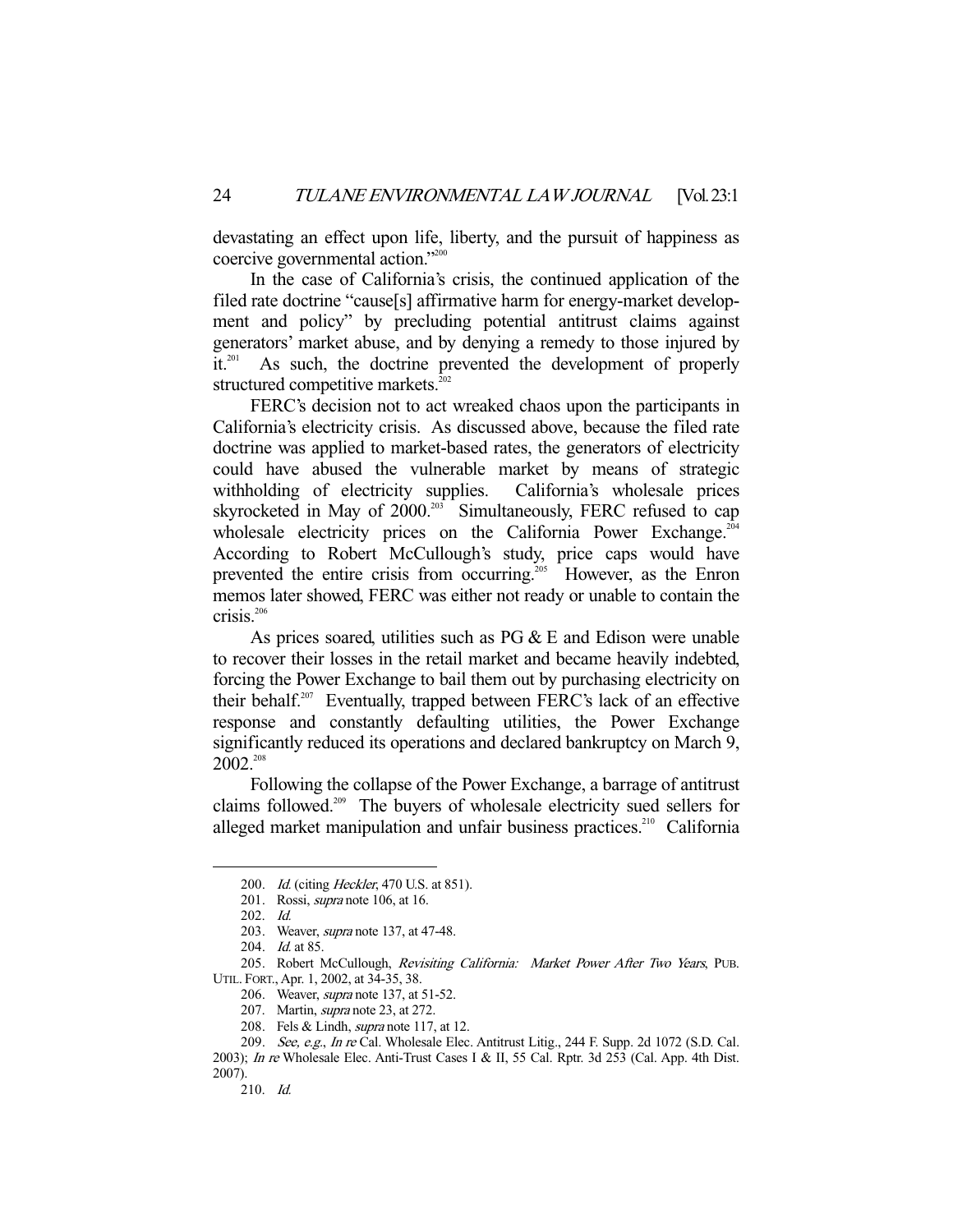courts held that such suits were barred under the filed rate doctrine and denied recovery to the plaintiffs.<sup>211</sup>

 In one such case, the plaintiff—Public Utility District No. 1 of Snohomish County—asserted that the wholesale rates it was forced to pay for electricity "far exceed[ed] the price [for] which energy would be sold in a truly competitive market."<sup>212</sup> The plaintiff alleged a strategic withholding of electricity supply in order to cause price inflation.<sup>213</sup> The California district court dismissed the suit and denied recovery under the filed rate doctrine, because in order to resolve the claim the court would have to review the rates filed with FERC.<sup>214</sup> However, the court was prohibited from setting a rate different from the FERC-approved rate.<sup>215</sup> Thus, the court barred the claim because in order to resolve it, "the Court would presumably have to measure the difference between the allegedly fixed wholesale price and an otherwise 'just and reasonable' wholesale price."216

 The court further refused to review FERC's decision-making process in setting the tariff and flatly denied the plaintiff's claim that the filed rate doctrine should not apply because FERC did not consider all the variables needed for filing the cost-of-service tariffs in calculating the market-based tariff.<sup>217</sup> The court interpreted the FPA as granting the agency-wide discretion and authority in reviewing filed rates.<sup>218</sup> The filed rate doctrine applied to cost-based as well as market-based rates, and FERC could employ any elements it wished in the calculation and approval of either rate.<sup>219</sup> The filed rate doctrine was satisfied when the mere act of filing with the agency took place. $^{220}$ 

 In one of the most recent cases, the court reaffirmed that the filed rate doctrine bars damages stemming from antitrust claims against filing utilities. $221$  A group of public entities sued a group of wholesale electricity generators for alleged antitrust violations "arising from defendants' manipulation, distortion, and corruption of California's

 <sup>211.</sup> Id.

 <sup>212.</sup> In re Cal. Wholesale Elec. Antitrust Litig., 244 F. Supp. 2d at 1075 (internal quotations omitted).

 <sup>213.</sup> Id.

<sup>214.</sup> *Id.* at 1077-78, 1080.

 <sup>215.</sup> Id. at 1077.

<sup>216.</sup> *Id.* at 1078.

 <sup>217.</sup> Id. at 1080.

 <sup>218.</sup> Id. at 1079.

 <sup>219.</sup> Id. at 1079-80.

<sup>220.</sup> *Id.* at 1080.

<sup>221.</sup> In re Wholesale Elec. Anti-Trust Cases I & II, 55 Cal. Rptr. 3d 253, 268 (Cal. App. 4th Dist. 2007).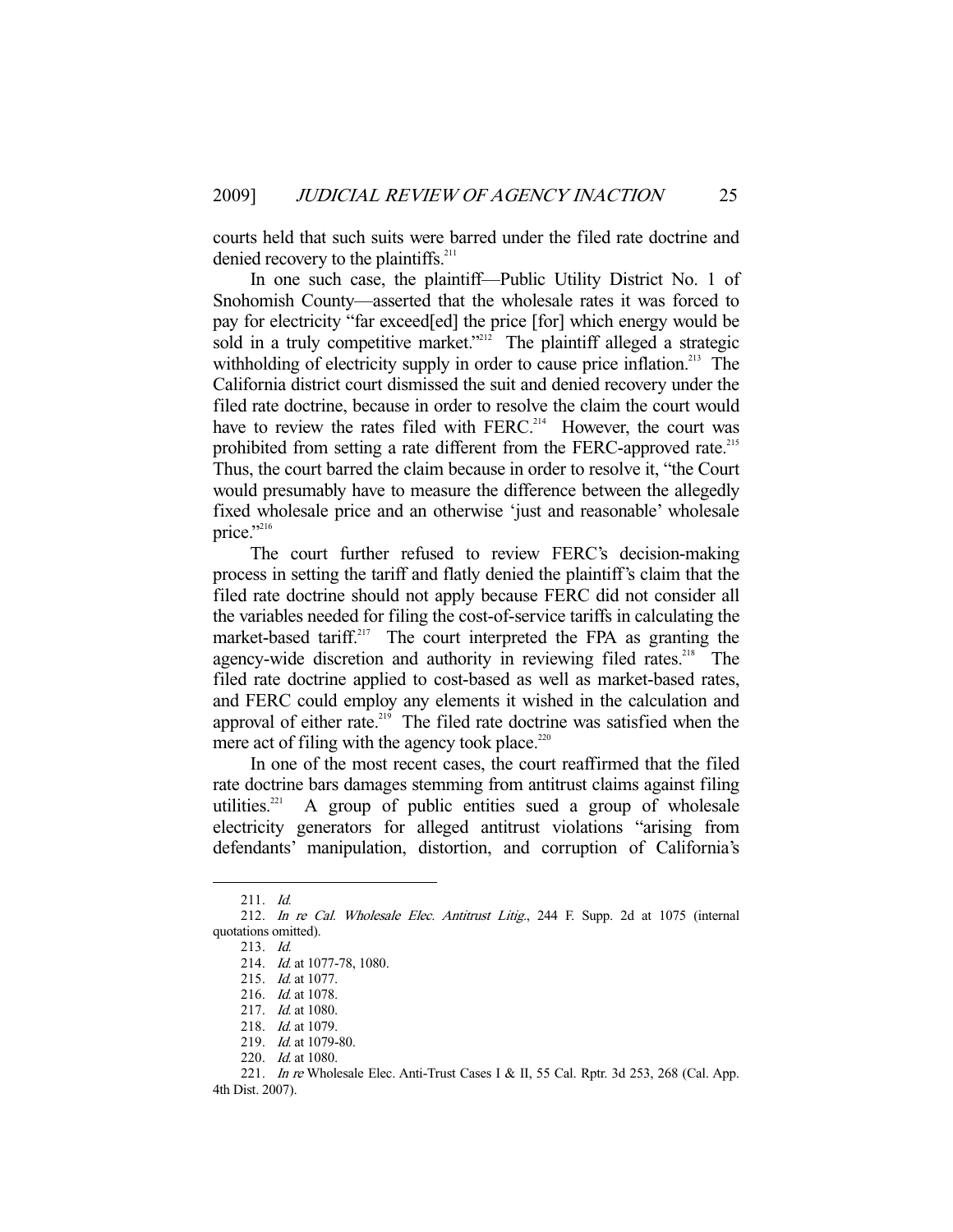deregulated wholesale electricity market."<sup>222</sup> Such violations included "combining to withhold supply from electricity markets and colluding to fix electricity prices" during California's electricity crisis.<sup>223</sup> Allegedly, the defendants conspired to "gam[e] the market" by creating "false shortages and prevent[ing] the sale of electricity at competitive rates."<sup>224</sup> The alleged manipulations forced the plaintiffs to pay highly inflated market prices, leading to their inability to pay and to subsequent electricity shortages.<sup>225</sup> The harms alleged were blackouts and economical instability.<sup>226</sup>

 Nonetheless, the court refused to entertain these claims because, under the FPA, FERC had exclusive authority to determine the reasonableness of the wholesale rates charged.<sup>227</sup> If the court were to grant the plaintiff's remedy, it would be required "to second-guess FERC rate determinations in fixing antitrust damages to punish the defendants for the alleged anticompetitive conduct."<sup> $228$ </sup> Such review would necessitate the determination as to the reasonableness of the charged rates.<sup>229</sup> The court has reaffirmed that the mere act of filing the tariffs with a regulatory agency elevates them to the level of a federal regulation, and places them beyond the reach of the court by the combined means of the preemption principle and the filed rate doctrine.<sup>230</sup> These principles continue to apply when the market-based rates of a deregulated wholesale market are involved.<sup>231</sup> The court further elaborated that "[n]otwithstanding those past institutional failures on the part of FERC," the agency "possessed 'broad remedial authority to address anti-competitive behavior' . . . such as ordering refunds."<sup>232</sup>

 In some cases, however, FERC determined that the rates were not just and reasonable. Such was the case with the rates charged in California during the summer and the fall of  $2000$ <sup>233</sup> Despite this determination, FERC refused to provide retroactive refunds.<sup>234</sup> The

-

234. Id. at 79.

<sup>222.</sup> *Id.* at 258.

 <sup>223.</sup> Id.

 <sup>224.</sup> Id.

 <sup>225.</sup> Id.

 <sup>226.</sup> Id.

 <sup>227.</sup> Id. at 264.

 <sup>228.</sup> Id. at 268.

 <sup>229.</sup> Id.

 <sup>230.</sup> Id. at 264.

<sup>231.</sup> *Id.* at 265.

<sup>232.</sup> Id. at 270 (quoting Cal. ex rel. Lockyer v. FERC, 383 F.3d 1006, 1015 (9th Cir. 2004)).

 <sup>233.</sup> Yuffee, supra note 145, at 78-79.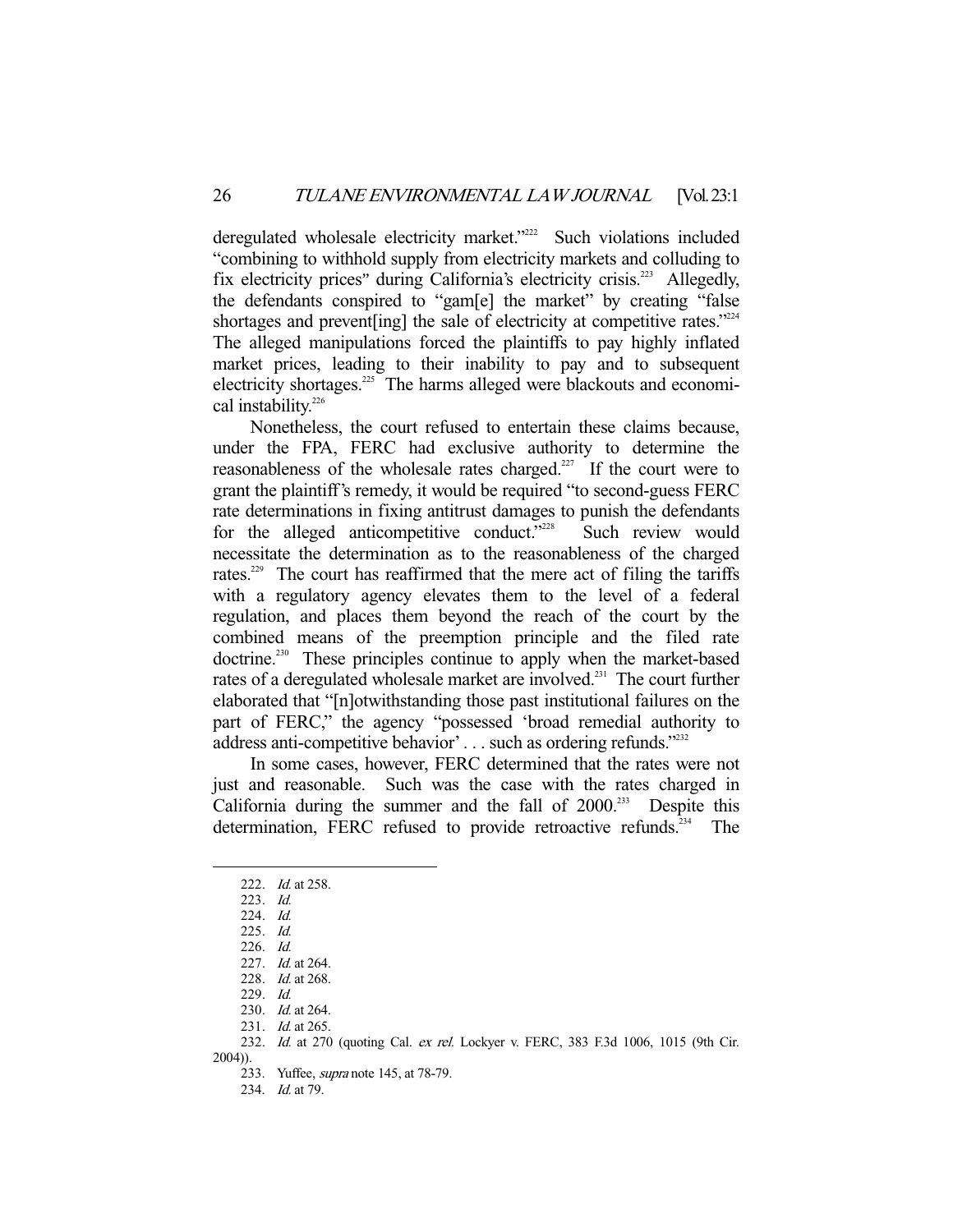agency based its decision on a combined effect of the filed rate doctrine, "the prohibition against retroactive ratemaking," and, ironically, the absence of a "precise legal standard for determining when a marketbased rate is unjust and unreasonable."<sup>235</sup> As indicated in its December 15, 2000, Order, FERC was willing to administer prospective refunds only for the rates charged during January  $2001$ <sup>236</sup>

#### VI. JUDICIAL REVIEW AND THE FILED RATE DOCTRINE

 There is little reason to continue to disallow judicial review of antitrust claims against utilities on account of the filed rate doctrine. As argued in the preceding section, such claims are likely to be found reviewable if subjected to the *Heckler* standard in lieu of FERC's limited expertise with the competitive markets, and its subsequent lack of capacity to monitor and effectively deter market abuse by private utilities. $237$  Such claims should be subjected to the same principles courts utilize in reviewing claims arising from agency *action* under the arbitrary and capricious standard of review, namely, the requirement for explanationgiving and standard-setting.

 Judicial scrutiny should be limited to the determination of whether the agency's decision was arbitrary, and if it was, courts should then subject the claim to antitrust laws. The determination as to whether the rates approved by the agency were indeed sufficient for the proper functioning of a competitive market should be left to the legislature. The courts are poorly suited for the determination of proper rates and prices.<sup>238</sup>

 There are several other alternatives to judicial review of agency decision-making process for tariff approval, such as the expansion of the filed rate doctrine or judicial deference to the most politically accountable figure.<sup>239</sup> However, judicial review seems to be the most workable solution in light of "the founding principles of the administrative state [which] are dedicated not only to promoting political accountability, but also to preventing administrative arbitrariness."240

 The danger of arbitrariness undermines the legitimacy of an agency's decisions by generating "conclusions that do not follow

 <sup>235.</sup> Id.

 <sup>236.</sup> Id.

<sup>237.</sup> See supra Part V.B.

<sup>238.</sup> Hovenkamp, *supra* note 28, at 342.

<sup>239.</sup> Bressman, *supra* note 5, at 1659; Frank P. Darr, *Mitigating Costs and the Preemptive* Effect of Federal Rate Orders, 13 ENERGY L.J. 61, 73-74 (1992)).

 <sup>240.</sup> Bressman, supra note 5, at 1657.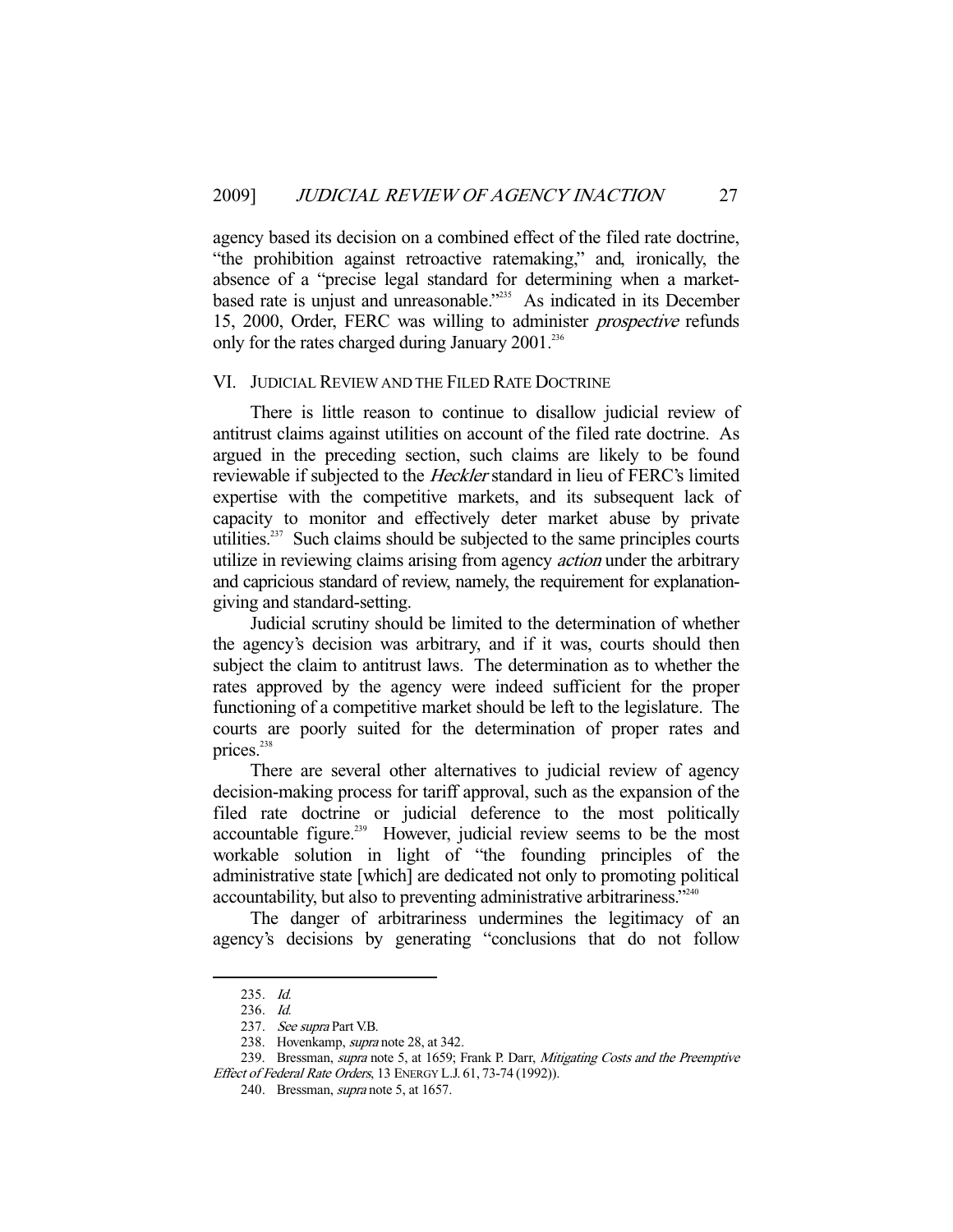logically from the evidence, rules that give no notice of their application, or distinctions that violate basic principles of equal treatment."<sup>241</sup> Such arbitrary results are evident in the continuing application of the filed rate doctrine, which shields private utilities from antitrust claims and prevents remedy even when such rates were approved as a result of an inadequate agency review process and lack of agency expertise.<sup>242</sup>

 Further, the filed rate doctrine, as it exists in its current form and application, poses a serious problem as an impediment to the effective operation of properly functioning deregulated electricity markets.243 The doctrine has to be either abolished or revised. The latter solution would result in keeping the doctrine while expanding an agency's enforcement authority. This solution is simply not workable, because expanding agency authority will not be an effective substitute for agency expertise and experience with competitive markets. Abolishing the doctrine entirely is a more viable answer to the problem at hand. Abolition, however, must be accompanied by judicial review of agency decisionmaking processes related to tariff approval.

 Keeping the filed rate doctrine in its current state is an unwise policy decision. As elaborated earlier, the filed rate doctrine was developed by the courts as a rule of statutory construction out of "deference to a 'congressional scheme of uniform ... regulation" delegated to the agency.<sup>244</sup> The construed congressional intent behind the filed rate doctrine was to protect consumers from price discrimination by public utilities.<sup>245</sup> This intent, however, was later perverted when courts started employing the doctrine to shield regulated utilities from antitrust claims. The mere act of filing with an agency, such as FERC, effectively insulates the utility from antitrust claims, even when the agency's marketbased rate-approval process is nothing more than rubber stamping the submitted rates.<sup>246</sup> Thus, the doctrine opens the door to market power abuse which poses a serious danger to the proper functioning of deregulated electricity markets.

 Despite current judicial deference, FERC's limited authority to impose penalties in deregulated markets, as well as its lack of expertise in competitive markets, makes FERC a poor institution to deter market

<sup>241.</sup> Id. at 1687 (quoting Bressman, *supra* note 6, at 496).

<sup>242.</sup> See, e.g., In re Cal. Wholesale Elec. Antitrust Litig., 244 F. Supp. 2d 1072, 1078 (S.D. Cal. 2003).

<sup>243.</sup> Rossi, *supra* note 106, at 16.

 <sup>244.</sup> County of Stanislaus v. Pac. Gas & Elec. Co., 114 F.3d 858, 862 (9th Cir. 1997) (quoting Ark. La. Gas Co. v. Hall, 453 U.S. 571, 579 (1981)).

 <sup>245.</sup> Pac. Gas & Elec. Co. v. Lynch, 216 F. Supp. 2d 1016, 1031-32 (2002)

 <sup>246.</sup> Town of Norwood v. New England Power Co., 202 F.3d 408, 419 (1st Cir. 2000).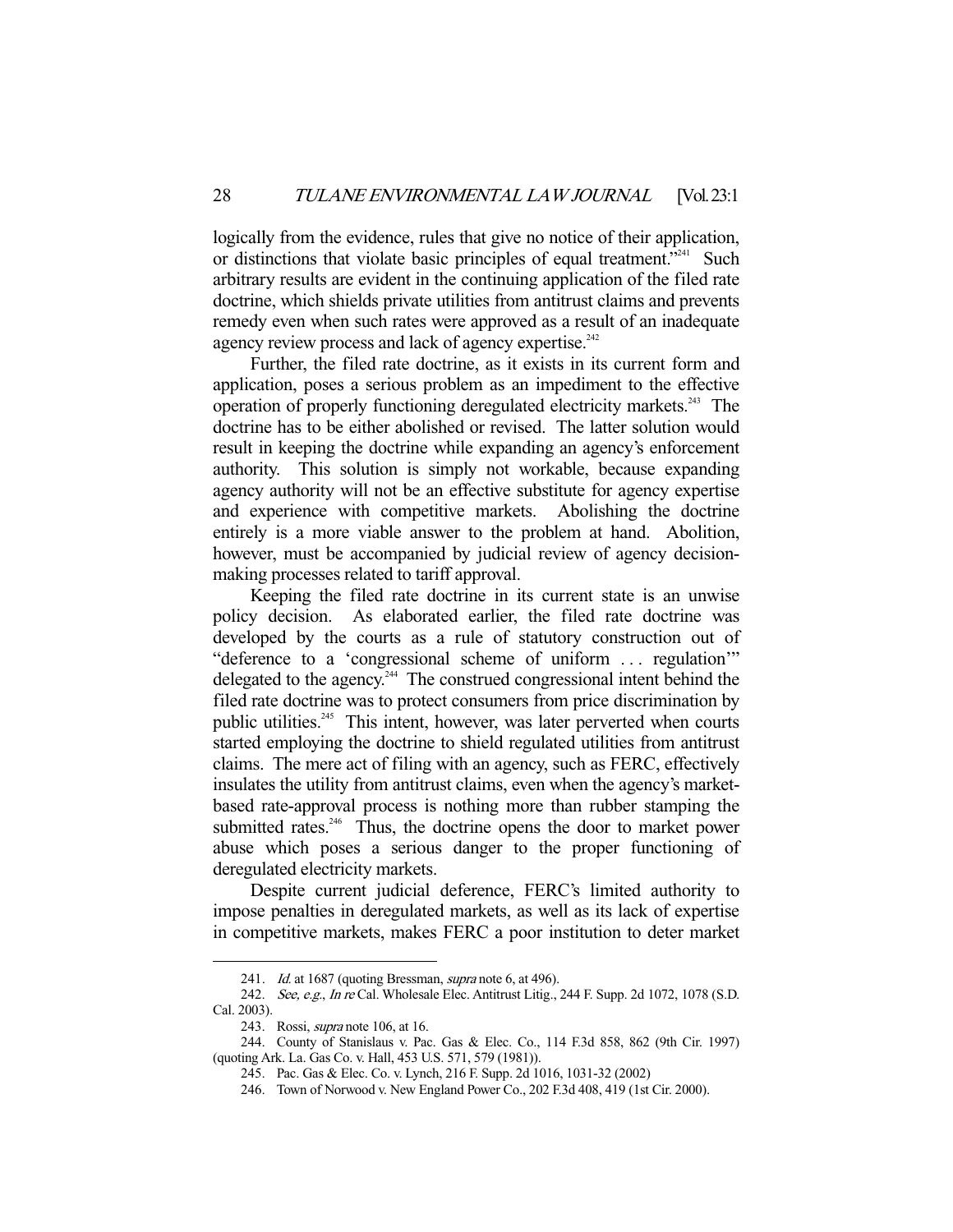power abuse and manipulation.<sup>247</sup> Thus, unless Congress acts to expand FERC's legislative authority to impose meaningful penalties, the filed rate doctrine will continue to shield violators of the Sherman Act and conceal poorly made administrative decisions from judicial oversight.<sup>248</sup> This legislative expansion of punitive authority, however, is unwise, because FERC does not have the much-needed expertise to police the newly deregulated and competitive markets, so the ability to punish effectively will only resolve part of the problem.<sup>249</sup>

 Abolishing the filed rate doctrine is likely to be a congressional task. Because the Supreme Court is unlikely to overrule the filed rate doctrine, Congress should take the lead.<sup>250</sup> *Keogh* could be overruled by statute, opening the door to judicial oversight of the market by means of antitrust  $\overline{l}$ aws<sup>251</sup>

 If the filed rate doctrine is abolished, courts must step in to make sure that the agency's rate-approval process is a proper one. In order to preserve the congressional intent of delegation expressed in the FPA, judicial scrutiny should not touch upon the substantive component of the agency's decision, such as whether the rate in question is indeed "just and reasonable" according to the standards set by the agency.<sup>252</sup> Such questions can be referred to the agency itself, as courts have done several times before in other contexts, or simply left to the legislature.<sup>253</sup>

 An increased role for courts is justified by the fact that the filed rate doctrine itself is a judicial construct. Congress has not spoken directly to the filed rate doctrine.<sup>254</sup> Absent clear congressional policy making as to the current application of the doctrine, courts have two paths to follow in future interpretation and application of the doctrine in order to prevent arbitrary agency decisions. Courts could defer to the executive branch's supervision of the agency's decisions under the theory of political accountability.<sup>255</sup> Alternatively, courts could step in and scrutinize an agency's decisions by acting as a restraint upon agency discretion and

<sup>247.</sup> Martin, *supra* note 23, at 305-07.

 <sup>248.</sup> Rossi, supra note 75, at 1629.

 <sup>249.</sup> Martin, supra note 23, at 308.

 <sup>250.</sup> Id. (citing Square D Co. v. Niagara Frontier Tariff Bureau Inc., 476 U.S. 409, 424  $(1986)$ ).

 <sup>251.</sup> Id.

<sup>252.</sup> *Id.* at 301.

 <sup>253.</sup> Id. (citing Square D Co. v. Niagara Frontier Tariff Bureau, Inc., 760 F.2d 1347, 1354 (2d Cir. 1985) (citing three United States Supreme Court cases that referred the question of tariff's reasonableness to ICC)).

<sup>254.</sup> See Bressman, supra note 5, at 1688-91 (discussing the need to interpret Congress's broad statutory language).

 <sup>255.</sup> Id. at 1675-77.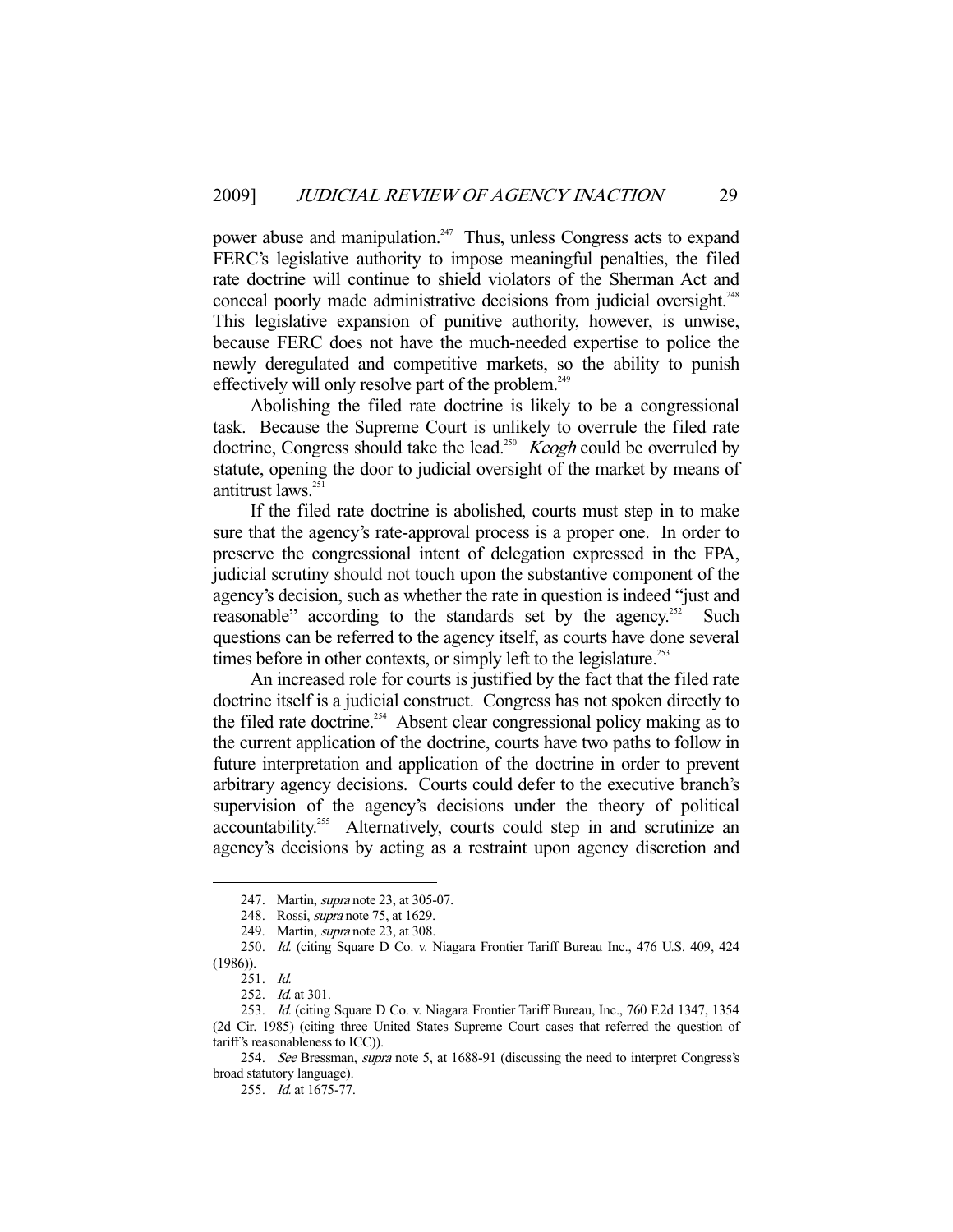ensuring that the agency has made a politically independent and procedurally consistent decision.

#### A. Political Accountability Doctrine

 Judicial reluctance to scrutinize agency inaction reflects the political accountability doctrine.<sup>256</sup> An agency's legitimacy, which gives clout to its decision not to act, resides, according to the doctrine, in the close scrutiny to which politically accountable officials submit the agency's decisions.<sup>257</sup> This doctrine, however, is no more than a popular view and does disservice to the "founding principles of the administrative state," which "are dedicated not only to promoting political accountability, but also to preventing administrative arbitrariness—and reserve[s] a role for judicial review toward that end."<sup>258</sup>

 The political accountability doctrine achieves its purpose by entrusting the most politically accountable official with the task of scrutinizing agency inaction decisions.<sup>259</sup> The President is considered to be more appropriate for that role than Congress, because the President is capable of exerting personal pressure on the agency and because he represents the majority of the electorate.<sup>260</sup> Congress has more room to escape accountability by writing the statutes too broadly, thus opening the door to private interests' abuse, while blaming the result on the agency's inadequate implementation of the statute.<sup>261</sup>

 However, presidential political accountability alone is not a sufficient check upon the agency's decision not to act.<sup>262</sup> First, the agency itself is not accountable to the electorate and thus is not subjected to direct pressure.<sup>263</sup> Second, presidential control is not entirely free from corruption and improper influence, making the president an unsuitable candidate for the efficient supervision of agency decisions.<sup>264</sup> As an elected and fully accountable official who must raise campaign funds, the President faces both private and public pressure.<sup>265</sup> Third, the practical reality is such that the President is constrained in his review to

- 261. *Id.* at 1689.
- 262. Id. at 1690.
- 263. Id. 264. Id.
- 265. Id.

<sup>256.</sup> *Id.* at 1659.

<sup>257.</sup> *Id.* at 1659, 1675.

 <sup>258.</sup> Id. at 1657, 1678.

<sup>259.</sup> *Id.* at 1659.

 <sup>260.</sup> Id.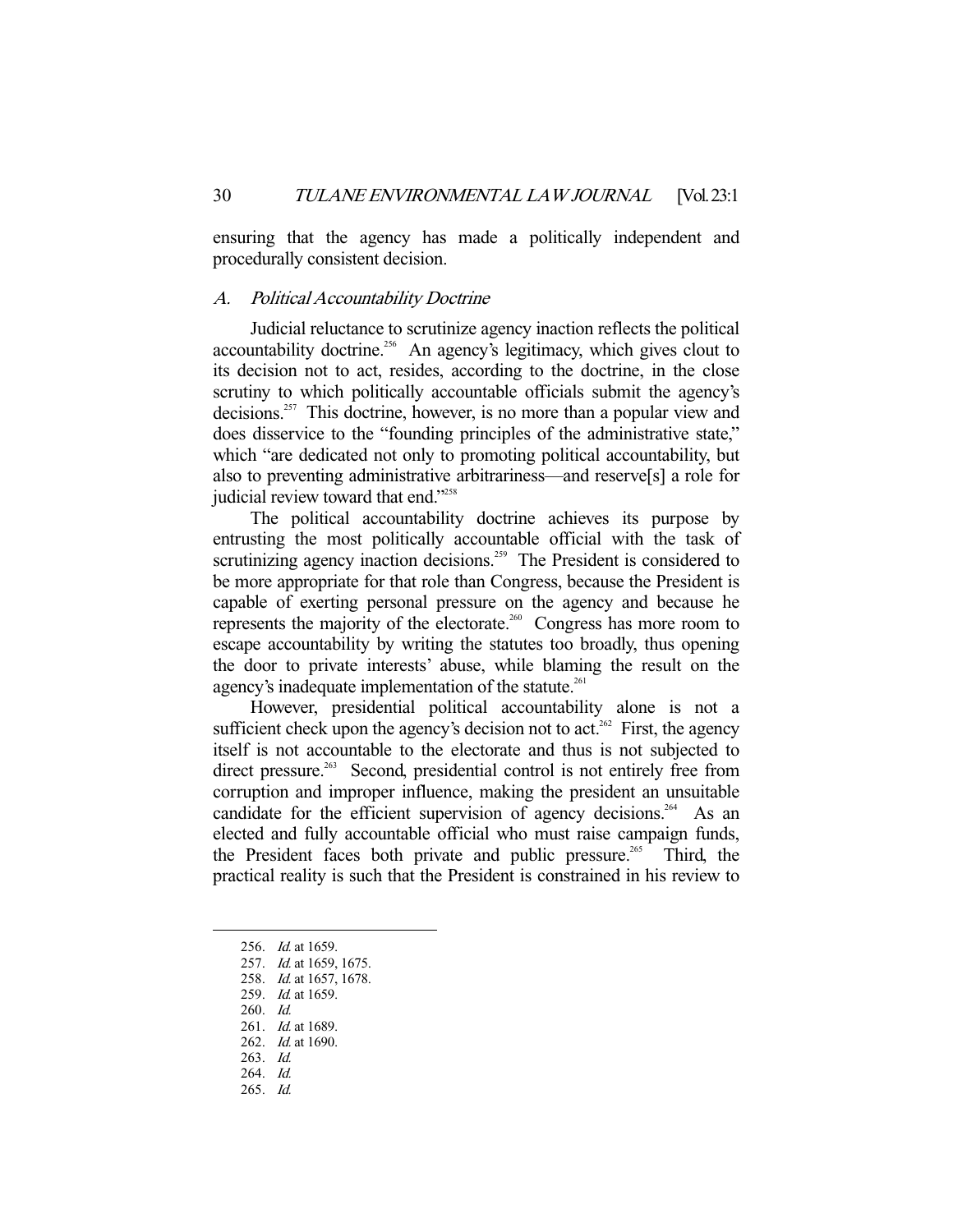major administrative decisions, so that more minor agency decisions slip though the net of his supervision unnoticed.<sup>266</sup>

#### B. Judicial Scrutiny

 Judicial scrutiny is necessary to ensure that agencies make politically independent and procedurally consistent decisions. The judiciary is shielded from the political influences and budget allocations that the other two branches are exposed to.<sup>267</sup> Further, courts benefit from long experience and acquired competence in enforcing competitive markets.<sup>268</sup> Because of the harm to competitive markets inherent in the process of the tariffs approval, the courts should be able to scrutinize these agency's decisions by "focus[ing] on the extent to which the agency itself considered the matter."269 There are two firmly established administrative checks the court may employ to police agency inaction: the requirements for reason-giving and standard-setting.<sup> $\bar{z}$ 70 The reason-</sup> giving check would require the agency to explain why it has elected not to act in a particular way.<sup>271</sup> The explanation requirement effectively shuts the door to improper and arbitrary private influences by making the administrative decision-making process more transparent.<sup>272</sup>

 The reason-giving requirement was articulated in the landmark case of Motor Vehicle Manufacturers Ass'n of United States, Inc. v. State Farm Mutual Automobile Insurance  $Co^{273}$  In State Farm, the Court held that the rescission of the passive restraint standard by the National Highway Traffic Safety Administration was arbitrary and capricious because the agency did not present an adequate explanation of the basis for its decision.<sup>274</sup> Further, the standard burdened the very influential automobile industry, but was highly beneficial for public safety.<sup>275</sup> Thus, the potential for an arbitrary and politically dependent agency decision was fairly high. *State Farm* reiterated that agency expertise alone is not effective in preventing arbitrary administrative decisions.<sup>276</sup> Expertise

 <sup>266.</sup> Id.

 <sup>267.</sup> Rossi, supra note 106, at 18.

 <sup>268.</sup> Id.

 <sup>269.</sup> Rossi, supra note 75, at 1645.

 <sup>270.</sup> Bressman, supra note 5, at 1690.

 <sup>271.</sup> Id.

 <sup>272.</sup> Id.

 <sup>273.</sup> Motor Vehicle Mfrs. Ass'n of U.S. v. State Farm Mut. Auto. Ins. Co., 463 U.S. 29, 48- 49 (1983).

<sup>274.</sup> *Id.* at 46, 57.

<sup>275.</sup> See id. at 49 (discussing the automobile industry's regulatory "war" against safety standards).

 <sup>276.</sup> Id. at 48 (quoting Burlington Truck Lines v. United States, 371 U.S. 156, 167 (1962)).